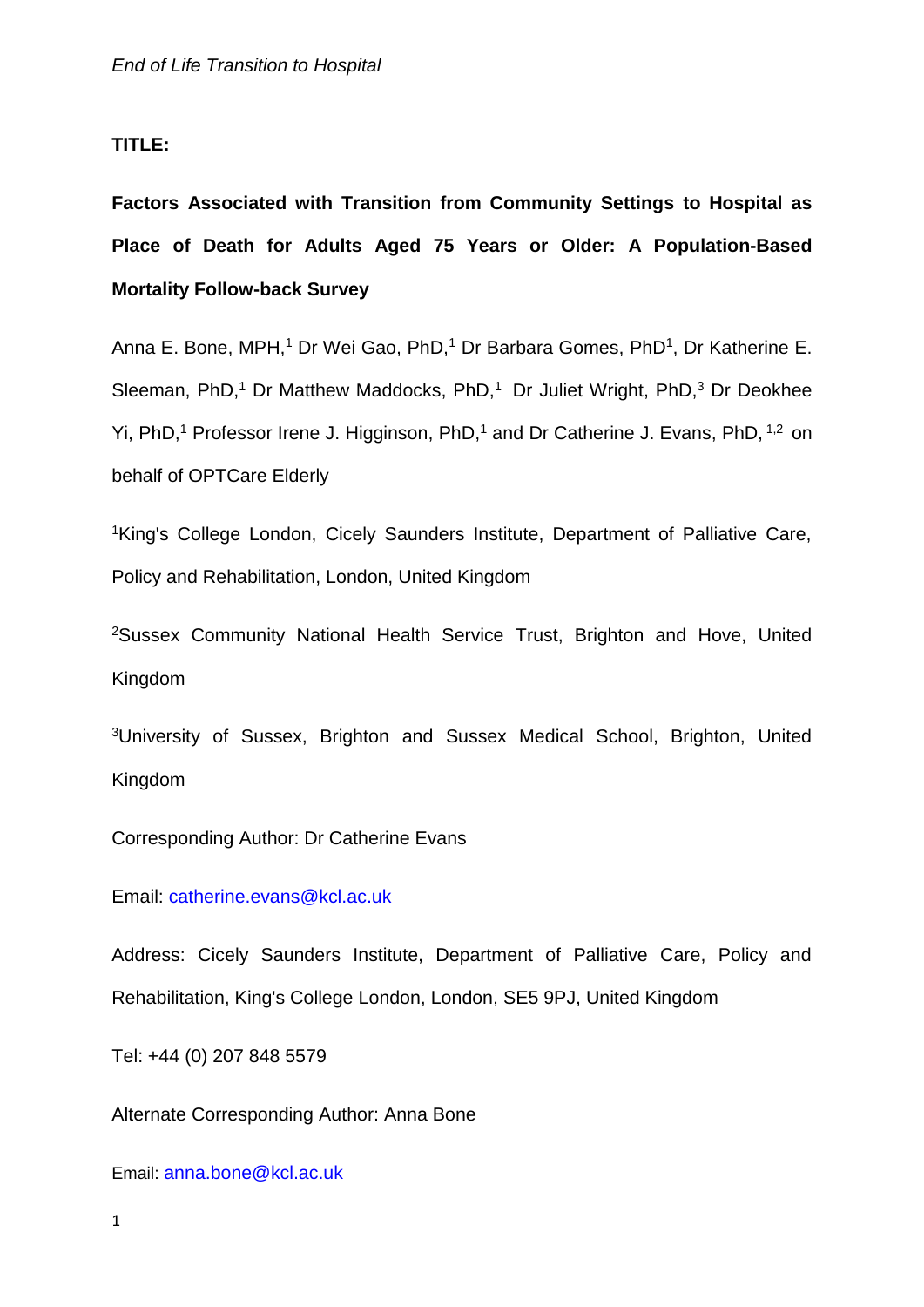Address: As above

Tel: +44 (0) 207 848 0128

**FUNDERS:** The OPTCare Elderly Study is funded by National Institute for Health Research (NIHR)'s Research for Patient Benefit (RfPB) Programme (project number: PB-PG-1111-26071) and NIHR/CNO Clinical Academic Training (project number: CAT-CL-10-003) Clinical Lectureship awarded to Evans. Cicely Saunders International, the Gulbenkian Foundation, Atlantic Philanthropies and NIHR Senior Investigator held by Higginson and CLAHRC funding contributed to supporting authors and investigators on this project.

### **ABBREVIATED TITLE:**

**End of Life Transition to Hospital**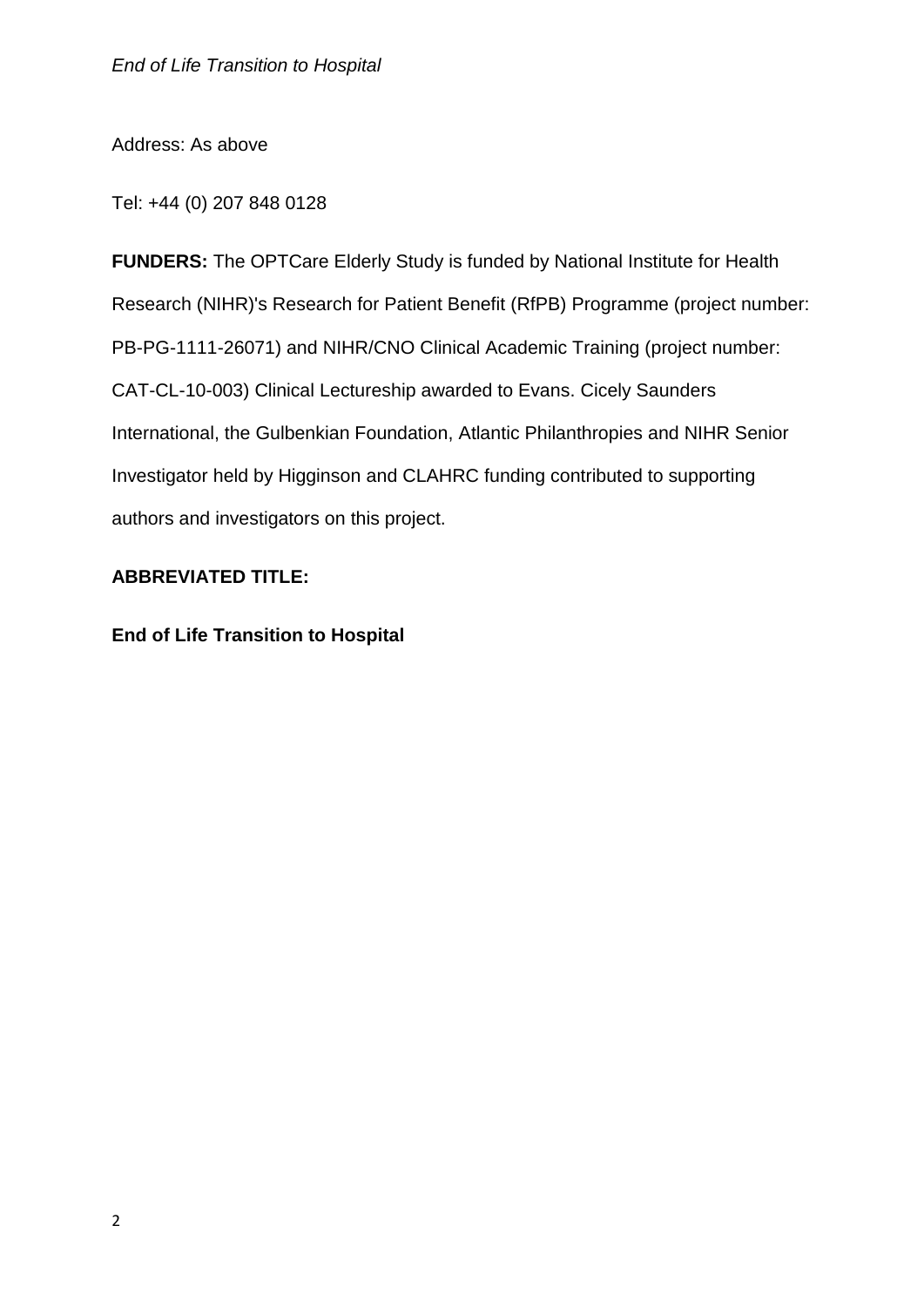#### **ABSTRACT**

**OBJECTIVE:** To identify factors associated with end of life (EoL) transition from usual place of care to hospital as place of death for people aged 75 years or older  $(75+)$ .

**DESIGN:** Population-based mortality follow-back survey.

**SETTING:** Deaths over six months in 2012 in two unitary authorities in England, covering 800 square miles with over one million residents.

**PARTICIPANTS:** A random sample of people aged 75+ who died in a care home or hospital and all those who died at home or in a hospice unit. Cases were identified from death registrations. The person who registered the death (a relative for 98.9%) completed the survey.

**MEASUREMENTS:** Our main outcome was EoL transition to hospital as place of death versus no EoL transition to hospital. We used multivariable modified Poisson regression to examine factors (illness, demographic and environmental) related to EoL transition to hospital.

**RESULTS:** 443/882 (50.2%) responded, describing the care received by people who died from mostly non-malignant conditions (76.3%) at mean age 87.4 years (SD= 6.4). 32.3% transitioned to hospital and died there (n=146). Transition was more likely in respiratory disease compared to cancer (Prevalence Ratio [PR] =2.07, 95%CI 1.42- 3.01) and for people with severe breathlessness (PR=1.96, 95%CI 1.12-3.43). Transition was less likely if EoL preferences had been discussed with a healthcare professional (PR=0.60, 95%CI 0.42-0.88) and when there was a key healthcare professional (PR=0.74, 95%CI 0.58-0.95).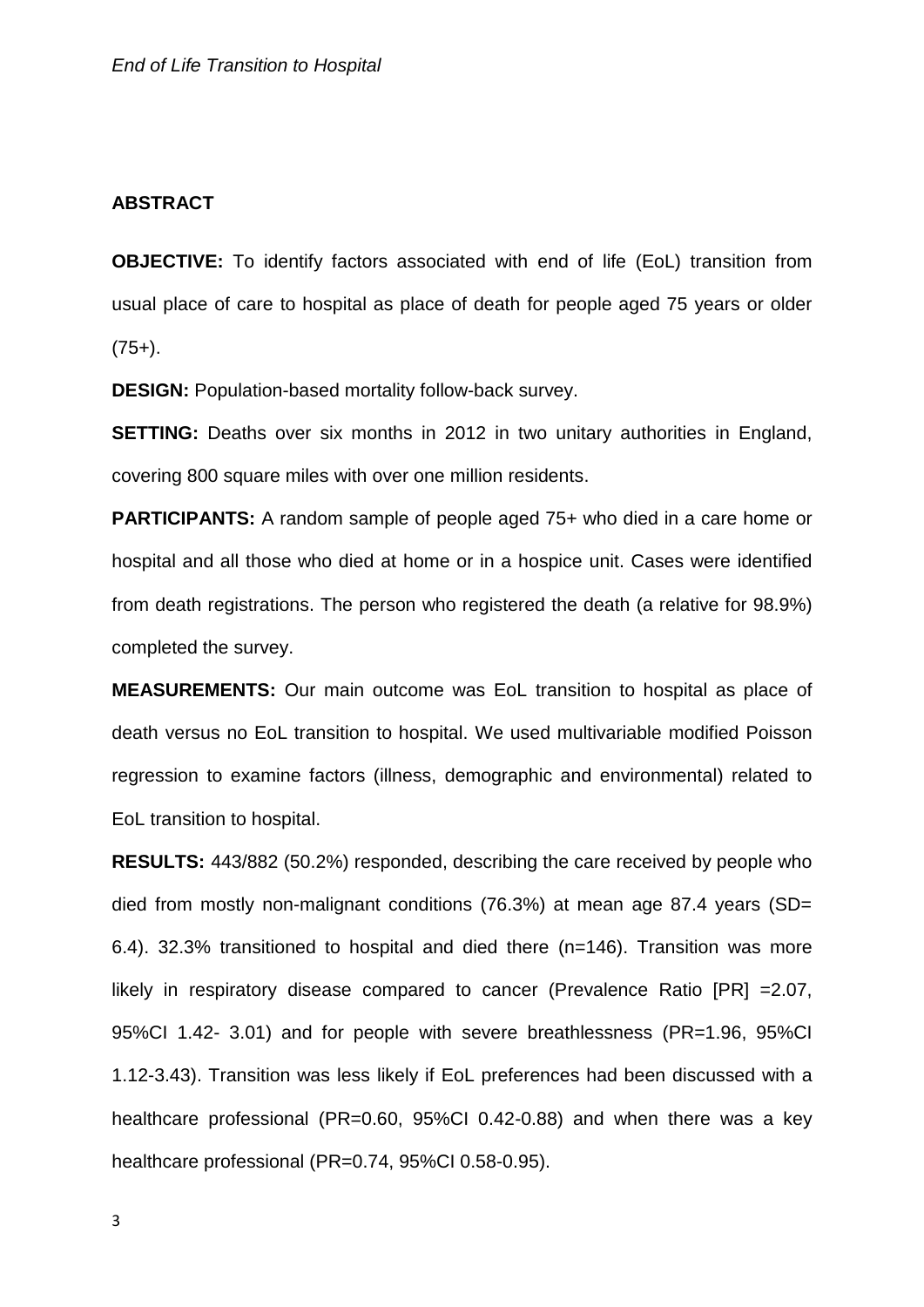**CONCLUSION:** To reduce EoL transition to hospital for older people this study suggests a need to improve the symptom management of breathlessness in the community and better access to a key healthcare professional skilled in coordinating care, communication, facilitating complex discussions and in planning for future care. **Key words:** Frail elderly; Palliative care; Terminal care; Cross-sectional survey; Mortality follow-back survey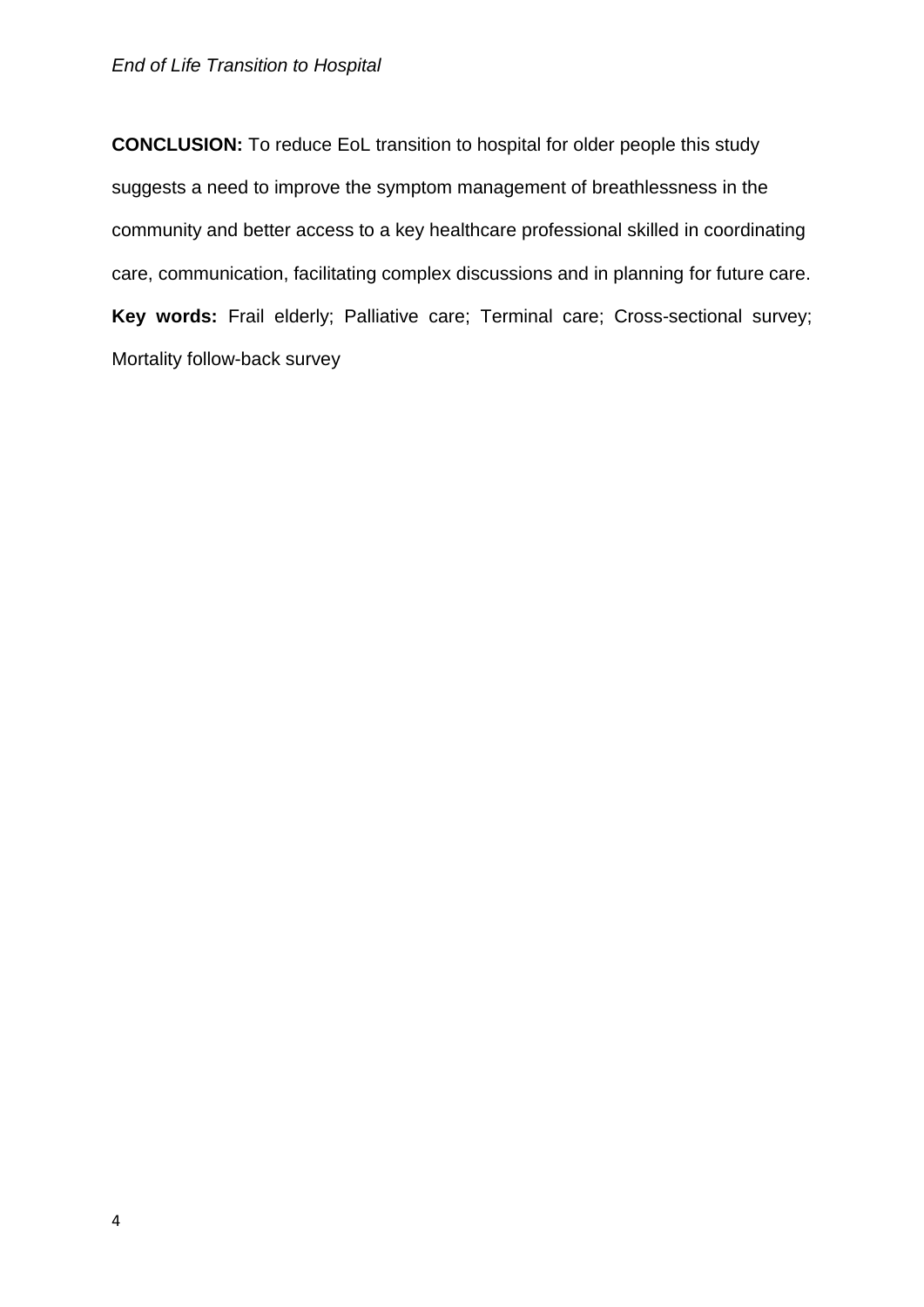#### **INTRODUCTION**

People aged 75 years or older (75+) are a rapidly growing demographic worldwide.<sup>[1](#page-21-0)</sup> This group account for approximately two-thirds of deaths in more developed countries. [2](#page-21-1) As people die increasingly in advanced age the patterns of diseases and causes of death change. [3](#page-21-2) Older people commonly live with multi-morbidities and frailty and die from a combination of conditions.<sup>[4](#page-21-3)</sup> It is imperative that we understand how end-of-life (EoL) care is delivered to this expanding and complex population group to inform health policy and optimise service provision.

Most older people die in hospital in developed countries <sup>[5,](#page-21-4) [6](#page-21-5)</sup> despite knowledge that the majority wish to remain at home or their usual place of care at the EoL.<sup>[7](#page-21-6)</sup> With advanced age a care home increasingly forms the usual place of care.<sup>[8](#page-21-7)</sup> Older people's overall preference is to remain in an environment that is safe and secure with autonomy preserved and their loved ones nearby.<sup>[9](#page-21-8)</sup> Transition from usual place of care at the EoL is often challenging for patients and families. Transition disrupts the continuity of care at the EoL and threatens the quality of care received.<sup>[11](#page-22-0)[,10](#page-22-1)</sup> Patient safety is also compromised as hospitalisation for older people is associated with physical and cognitive decline, and an increased risk of mortality.<sup>[12](#page-22-2)</sup>

A major cost driver in the provision of EoL care is inpatient hospital stay.<sup>[13](#page-22-3)</sup> In most high-income countries there is an overreliance on acute hospital care at the EoL.<sup>[13](#page-22-3)</sup> In the United Kingdom (UK), there has been a reduction in hospital deaths, which may be attributed to policy initiatives to increase home based care at the  $EoL^{14}$  $EoL^{14}$  $EoL^{14}$ , including specialist palliative care services or home hospice (receipt of which does not affect eligibility to hospital care in the UK). However, improvements have been seen mainly for those dying from cancer.<sup>[15](#page-22-5)</sup>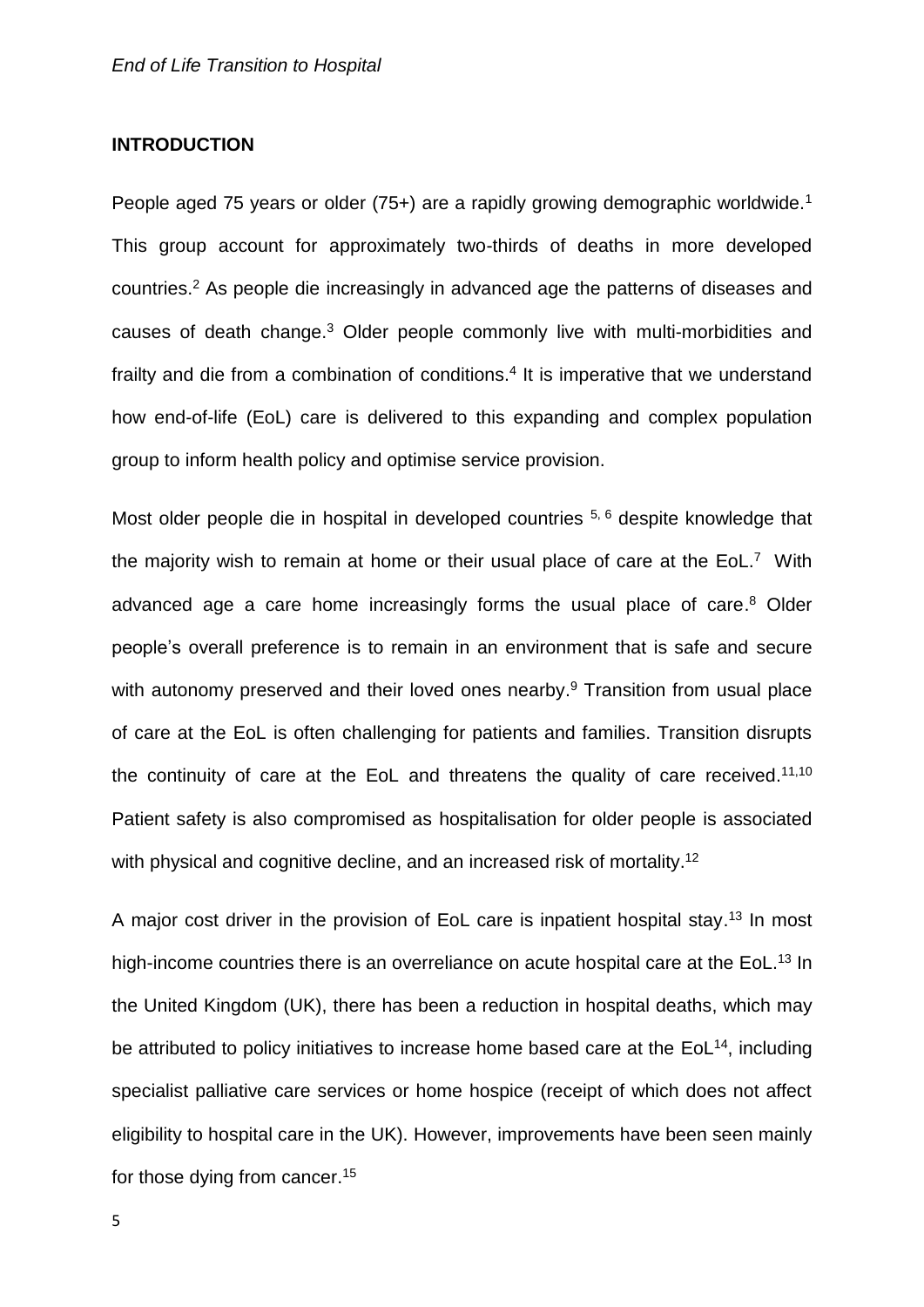#### *End of Life Transition to Hospital*

Studies have explored transitions between care settings in the months before  $death^{10, 20, 16}$  $death^{10, 20, 16}$  $death^{10, 20, 16}$  $death^{10, 20, 16}$ , place of death using national death registration data that precludes understanding on preceding care and concerns, $3, 17$  $3, 17$  and outcomes of care by place of death.[18](#page-22-8) However, such studies rarely consider patient or carer reported symptoms and concerns or preferences for care, and their impact on transition at the EoL to place of death. This study aims to identify explanatory illness, individual and environmental factors in the last three months of life associated with transition from community settings to hospital as place of death for people aged 75+.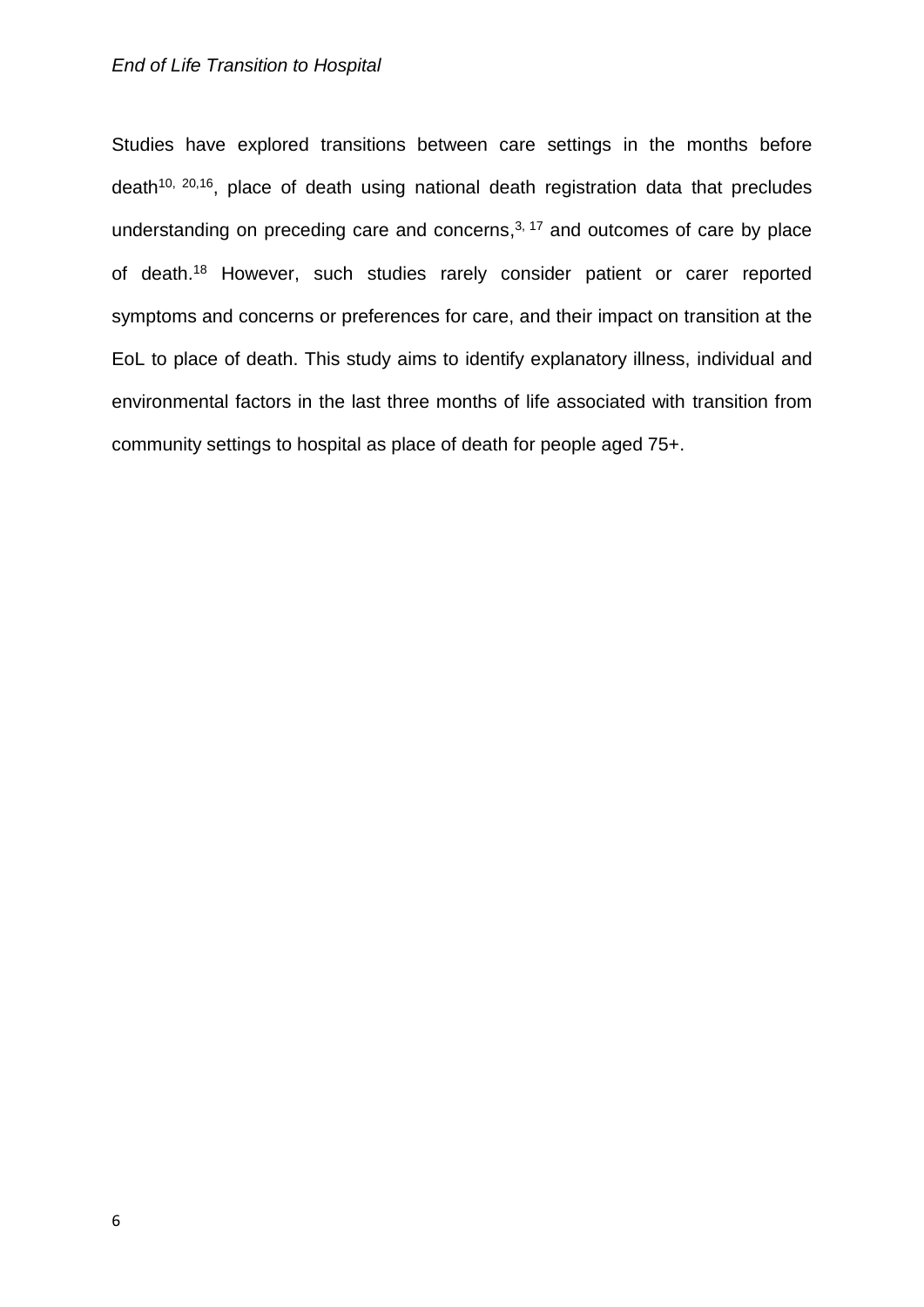#### **METHODS**

Population-based mortality follow-back survey. [19](#page-23-1)

#### **Ethics Statement**

An NHS Research Ethics Committee (REC no. 12/LO/1367) approved the study. The Office for National Statistics (ONS) agreed the Data Access Agreement and individual access for researchers (CJE, WG, AEB, DY and IJH). Return of a completed questionnaire was taken as consent. All data were anonymized and stored securely.

#### **Setting**

The study included two contrasting geographical areas in Southern England (rural/urban, and city) with a total population of over one million and geographical area of 800 square miles. [20](#page-23-0)

#### **Sample**

We first identified the sampling frame comprising people aged 75+ who had died at home, in a care home, hospital, or inpatient hospice unit from ONS death registration data. We included decedents who died from a cancer or non-malignant illness in the two study areas. We selected all underlying causes of death common in advanced age and suitable for palliative care<sup>[21](#page-23-2)</sup> excluding causes of death unlikely to be suitable for palliative care (e.g. accidental deaths). Participants were those who registered the death (a relative in 98.9% of cases). We also excluded participants involved in a national post-bereavement survey,<sup>[22](#page-23-3)</sup> cases where officials registered the death (e.g. a solicitor) and registrations with no contact address.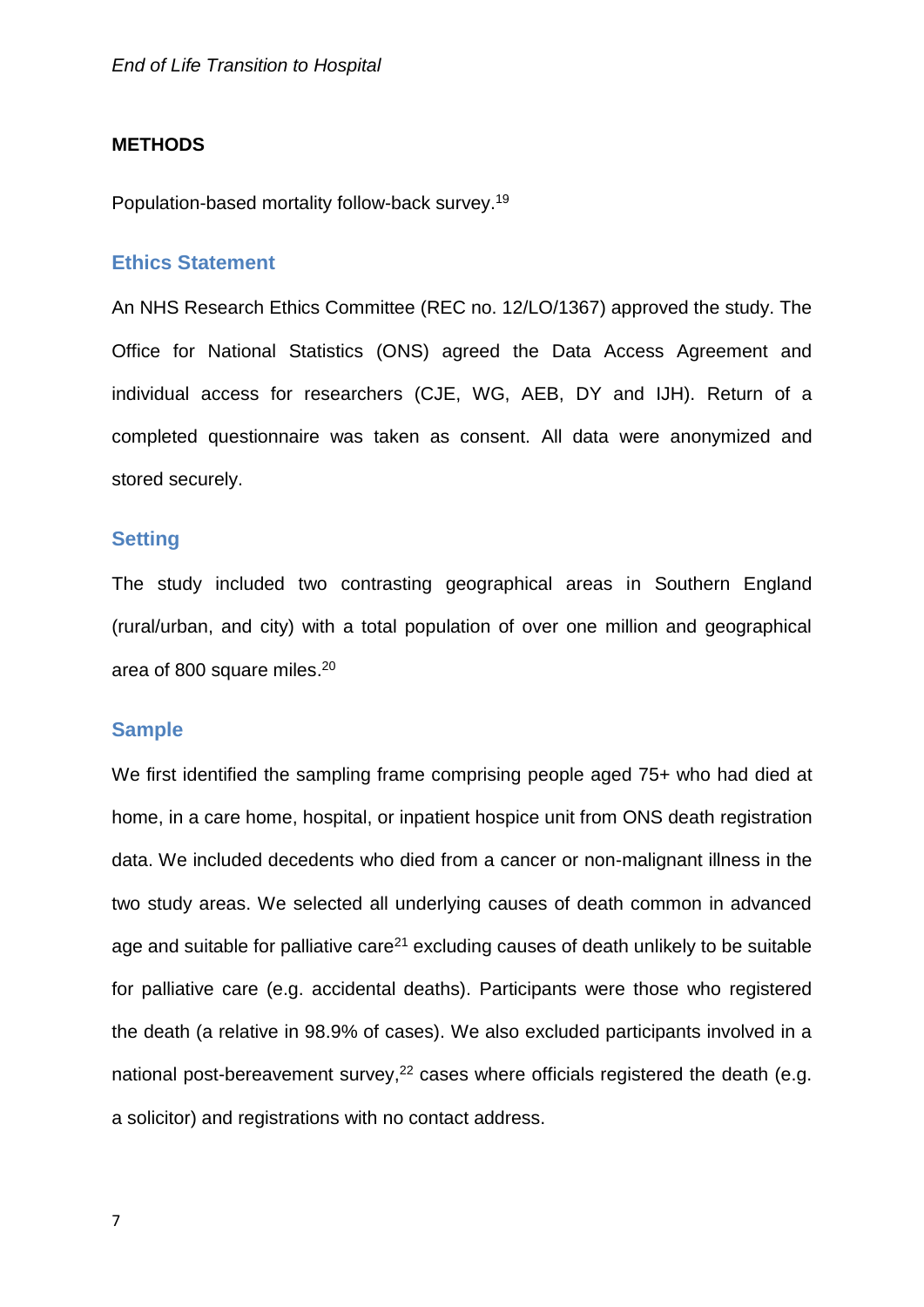Based on our sample size calculation, we planned to include 310 deaths in our study (80% power and significance of 0.05 [two-sided]). We estimated standardised differences between death in hospital and community settings from findings on home deaths versus deaths elsewhere (hospital, care home, inpatient hospice) for cancer patients, the best data available to inform the calculation.<sup>[23,](#page-23-4) [24](#page-23-5)</sup> We examined three variables: patient preference for death at home (yes/no; standardised difference 0.866), help of community nurse (yes/no; standardised difference 0.795), and satisfaction with GP care (poor vs. fair/good/excellent; standardised difference 0.225). Using 80% power and significance of 0.05, we estimated the sample sizes to be n=22, n=26 and n=310 respectively. We aimed to achieve the largest sample size to ensure detection of difference for each considered variable. To accommodate the older age of respondents we anticipated a lower response rate (35%) and higher missing data (30%) compared to similar follow-back surveys. Hence to get the 310 we needed, we planned to approach 882 people. The sample was stratified by geographical area in the study site (rural/urban, and city) and place of death. For the city area we included all eligible deaths in each care setting. However for the rural/urban area we included all home and inpatient hospice deaths and a random sample of hospital and care home deaths (45% and 44% respectively) to counter their high frequency. <sup>[19](#page-23-1)</sup>

#### **Procedures**

The person who registered the death was invited to participate by the ONS four to ten months after death registration. The ONS posted the QUALYCARE survey<sup>[19](#page-23-1)</sup> to eligible participants as a single wave in October 2012 with postal reminders at three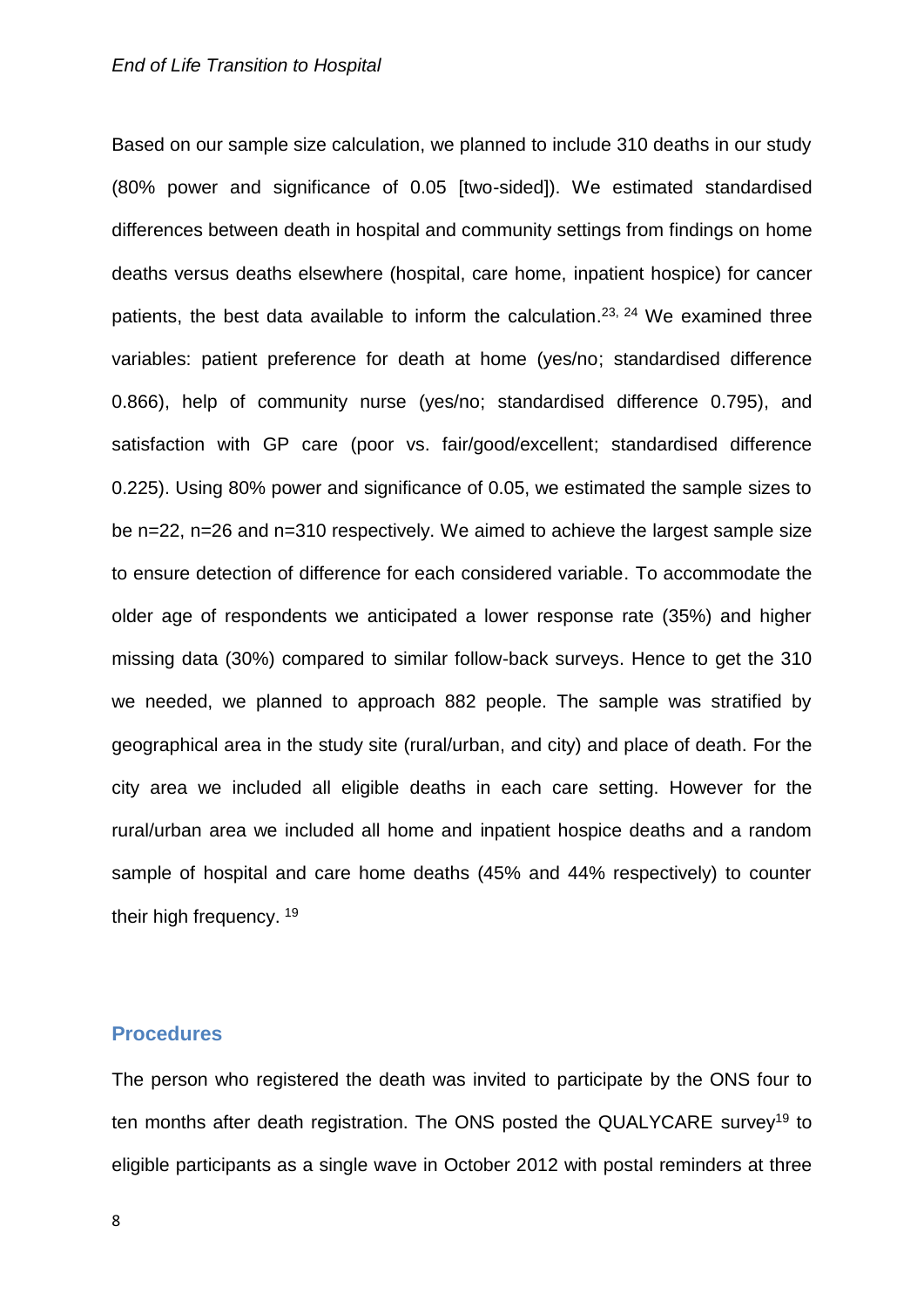weeks (letter) and six weeks (letter and survey). We provided a survey helpline to support participants and a research nurse for participants requiring face-to-face assistance e.g. due to visual impairment.

The QUALYCARE survey is an adapted short form of the Cartwright survey developed in the 1960s to measure bereaved relatives' perspectives of patients' experiences in the last year of life.<sup>[25](#page-23-6)</sup> The survey includes validated measures of palliative symptoms and concerns experienced in the last week of life (Palliative care Outcome Scale - POS)<sup>[26](#page-23-7)</sup> and of health and social care services use and informal care in the last three months of life (Client Service Receipt Inventory - CSRI).<sup>[27](#page-23-8)</sup> It also asks about the decedent's preferences for place of death (as far as the respondent knows*)*, the respondent's preferences (looking back at 3 months before death) and if preferences had been discussed. The original QUALYCARE survey was designed for adults with cancer.<sup>[19,](#page-23-1) [28](#page-23-9)</sup> We modified the survey to tailor for older people with cancer or non-malignant conditions e.g. to capture relevant healthcare input. Our Steering Group and Lay Project Advisory Group oversaw this process. The ONS provided data on cause of death; contributing causes of death; place of death; age; and a national composite measure of area deprivation (Indices of Multiple Deprivation [IMD] 2010) using decedents' usual residence at the Lower Super Output Area and analysed in quintiles.<sup>[29](#page-24-0)</sup>

#### **Main outcome**

Our main outcome was EoL transition to hospital as the place of death versus no EoL transition to hospital. Usual place of care was identified by the informant and defined as the place where the decedent spent most of their last three months of life.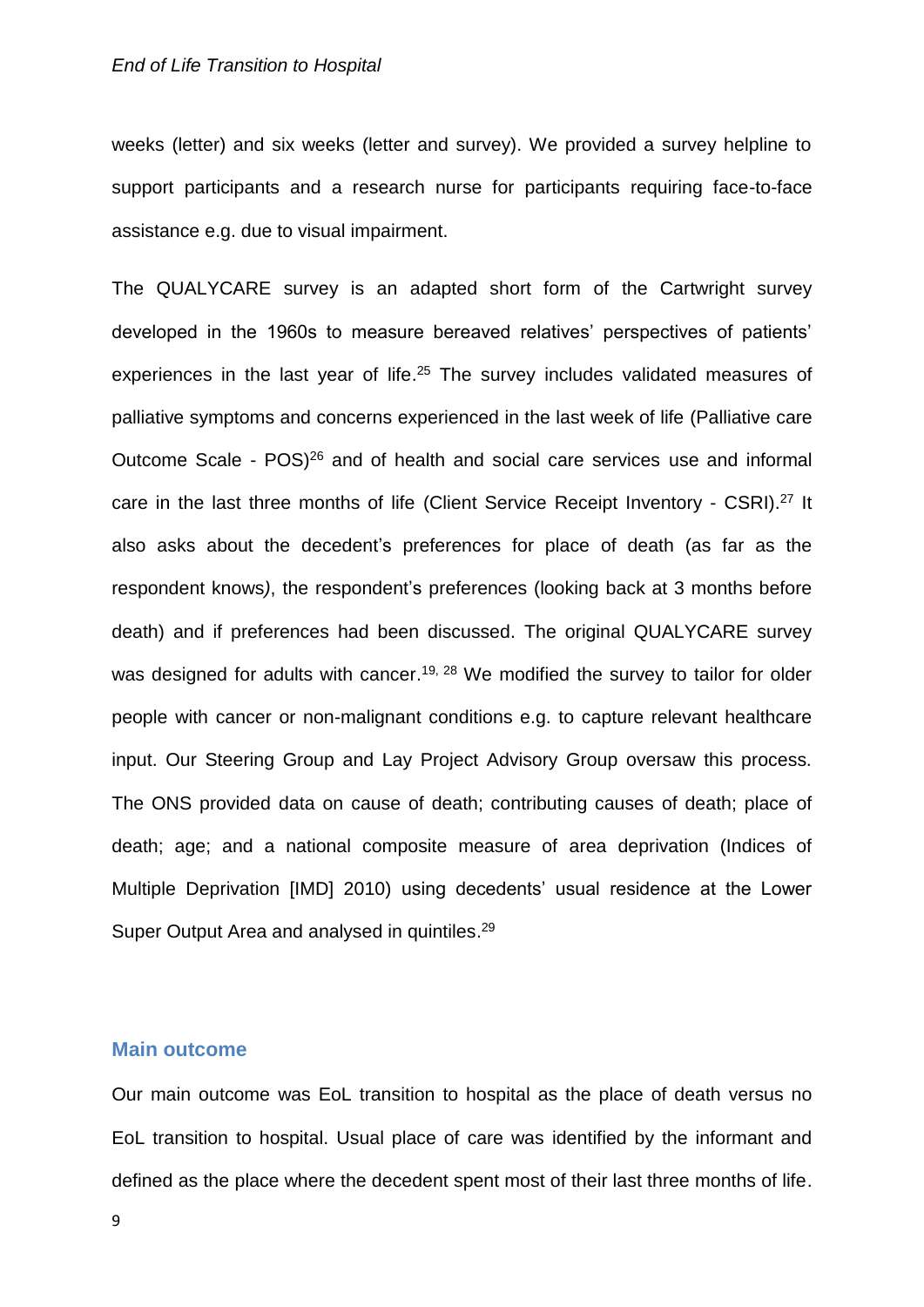The 'at home' group comprised decedents who had usual care 'at home' or 'friend/relative own home'; and 'care home' group those with nursing care (nursing home) or with personal care only (residential care).

#### **Explanatory variables**

We examined factors associated with EoL transition to hospital as place of death, selecting explanatory variables based on previous research and clinical judgement. $3$ ,  $17, 30$  $17, 30$  We used an explanatory model<sup>[30](#page-24-1)</sup> to categorise variables as: 1) illness factors (underlying cause of death, symptom distress [e.g. pain], psychological distress [e.g. anxiety], and carer anxiety); 2) individual factors (e.g. age, gender); and 3) environmental factors at the individual level (e.g. healthcare input). Underlying cause of death was grouped into ICD-10 top level disease codes e.g. respiratory ICD-10 J. We defined 'frailty' using ICD-10 R53-R54 (malaise and senility) and collapsed with Alzheimer's (ICS10-F01, F03) and dementia (ICD-10 G30), and 'other' causes of death. We used a count of contributing causes of death (including underlying cause of death).

We used POS data on decedents' symptoms and concerns in the last week of life with five response options ranging from *not at all* to *overwhelmingly* and imputed missing data using median values. Service use (CSRI) was analysed as a continuous variable for frequently used services (e.g. GP) and dichotomous yes/no for specialist services. We imputed missing data on number of contacts using the lower quartile number of contacts that showed a positively skewed distribution. We imputed missing data (17.5 %) for the variable *"Do you feel he/she had a key contact*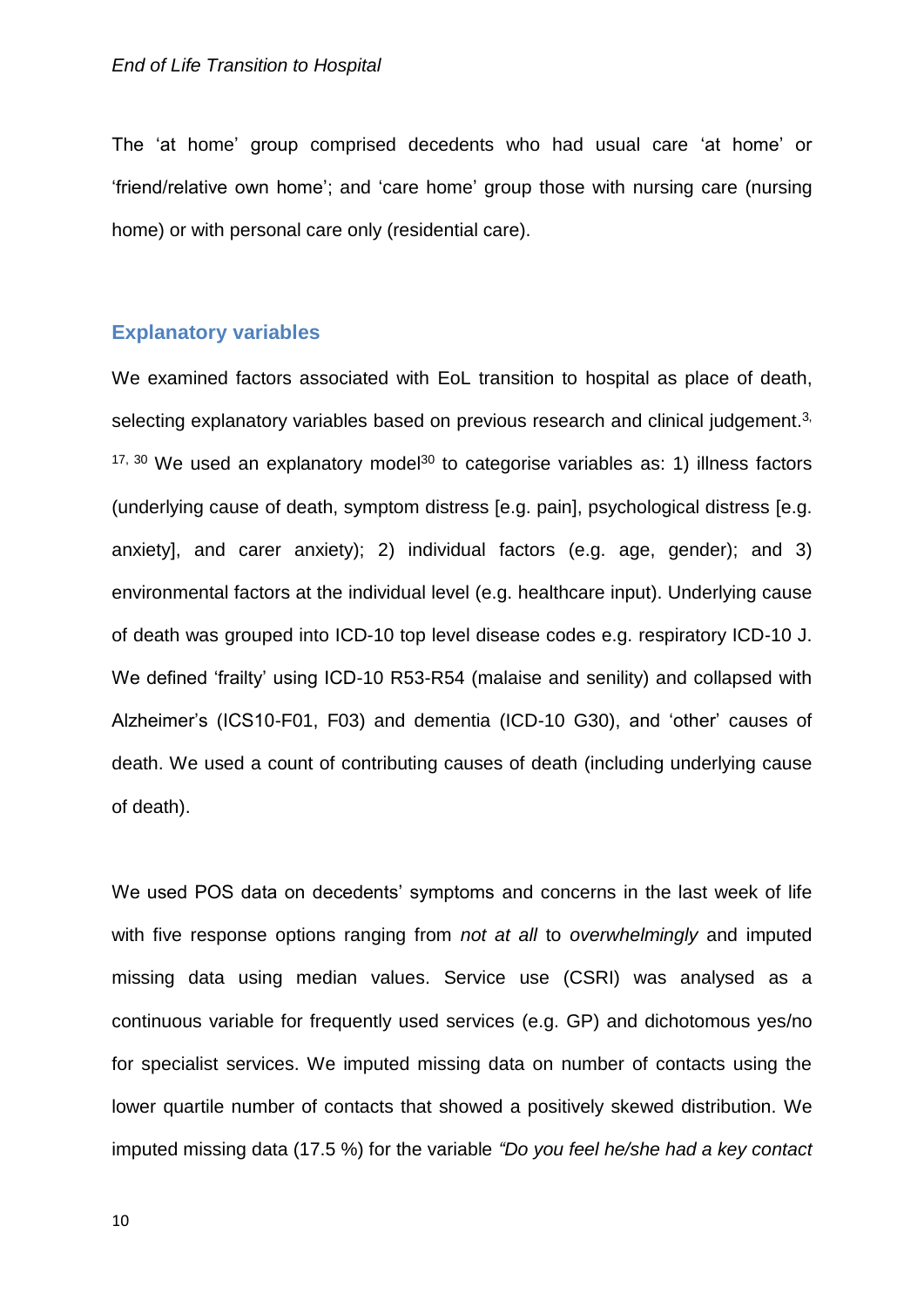*person (healthcare professional) to rely on to get things done"* using a proxy variable of contact with a specialist palliative care team or a specialist nurse (e.g. respiratory nurse) as this group as commonly perform a key worker role<sup>[31,](#page-24-2) [32](#page-24-3)</sup> and explored with sensitivity analyses.

#### **Data analysis**

To compare EoL transition to hospital as place of death (defined 1) to no EoL transition or transition to a care home or inpatient hospice unit (defined 0), we conducted univariate analysis by illness related, individual, and environmental factors, using Chi<sup>2</sup> test/Mann Whitney test as appropriate.

We used multivariable modified Poisson regression with robust error variance to estimate prevalence ratios (PRs) for EoL transition to hospital.<sup>[33](#page-24-4)</sup> Modified Poisson regression was favoured over logistic regression as a prevalence ratio was considered a preferable measure of risk than an odds ratio, which may overestimate effect size.<sup>[33](#page-24-4)</sup> We generated a propensity score (probability of participation) using factors significantly associated with participation (age and place of death: see supplementary table 1). The inverse propensity score was used in the regression model to adjust for response bias.<sup>[34](#page-24-5)</sup> Findings from the univariate analysis and clinical consideration informed candidate variables for regression modelling (supplementary table 2). We assessed collinearity between explanatory variables to inform variable inclusion using Spearman's rank correlation coefficient and chi<sup>2</sup> test as appropriate. We used backwards selection to determine variables entered into the final parsimonious model. Age, gender and place of usual care were forced to remain as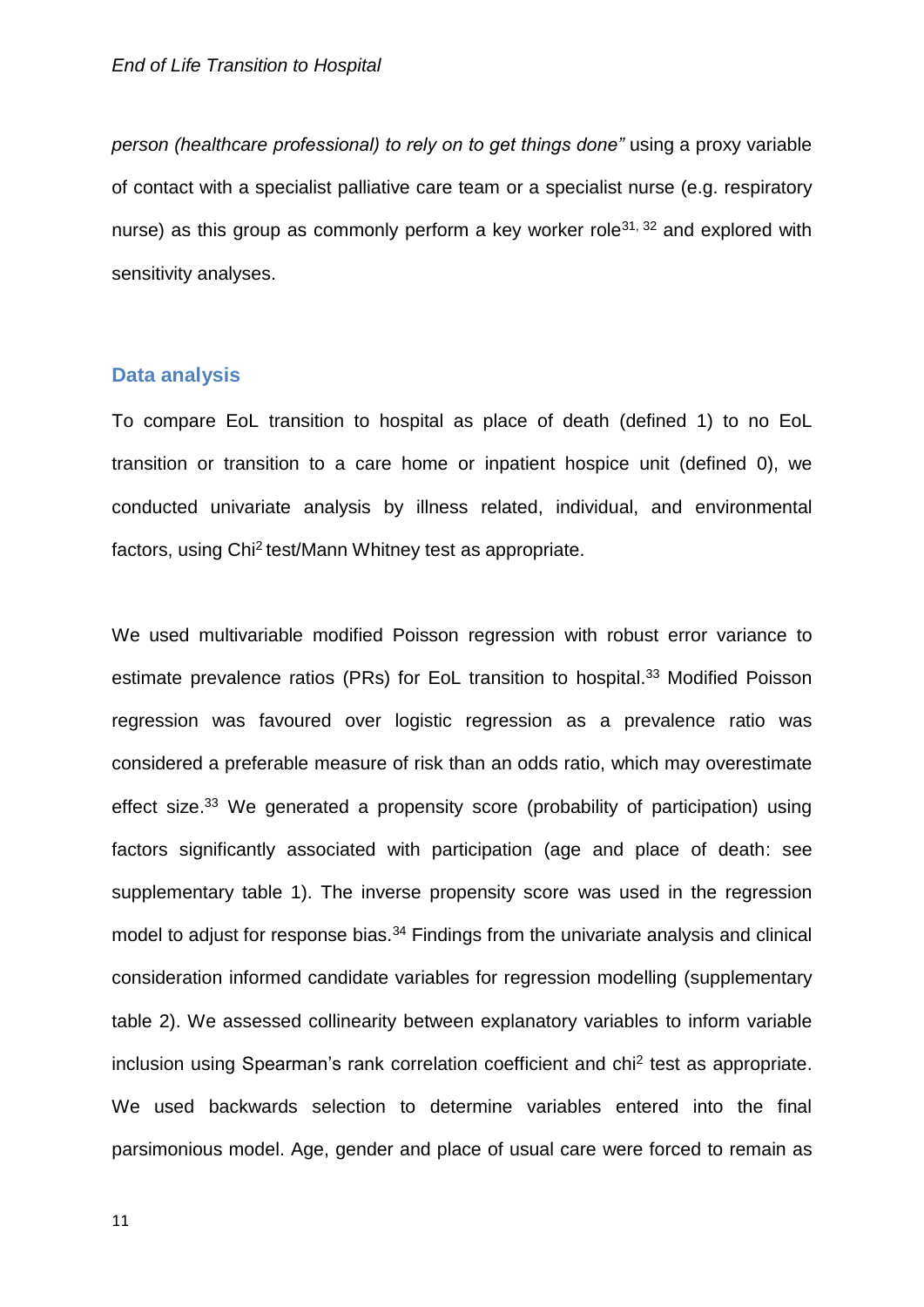potential confounders. We used sensitivity analyses on the dependent variable to explore case inclusion (supplementary table 3), and variables that were significant in the univariate analysis e.g. specialist palliative care variable (supplementary table 4). Analyses used Stata SE 13.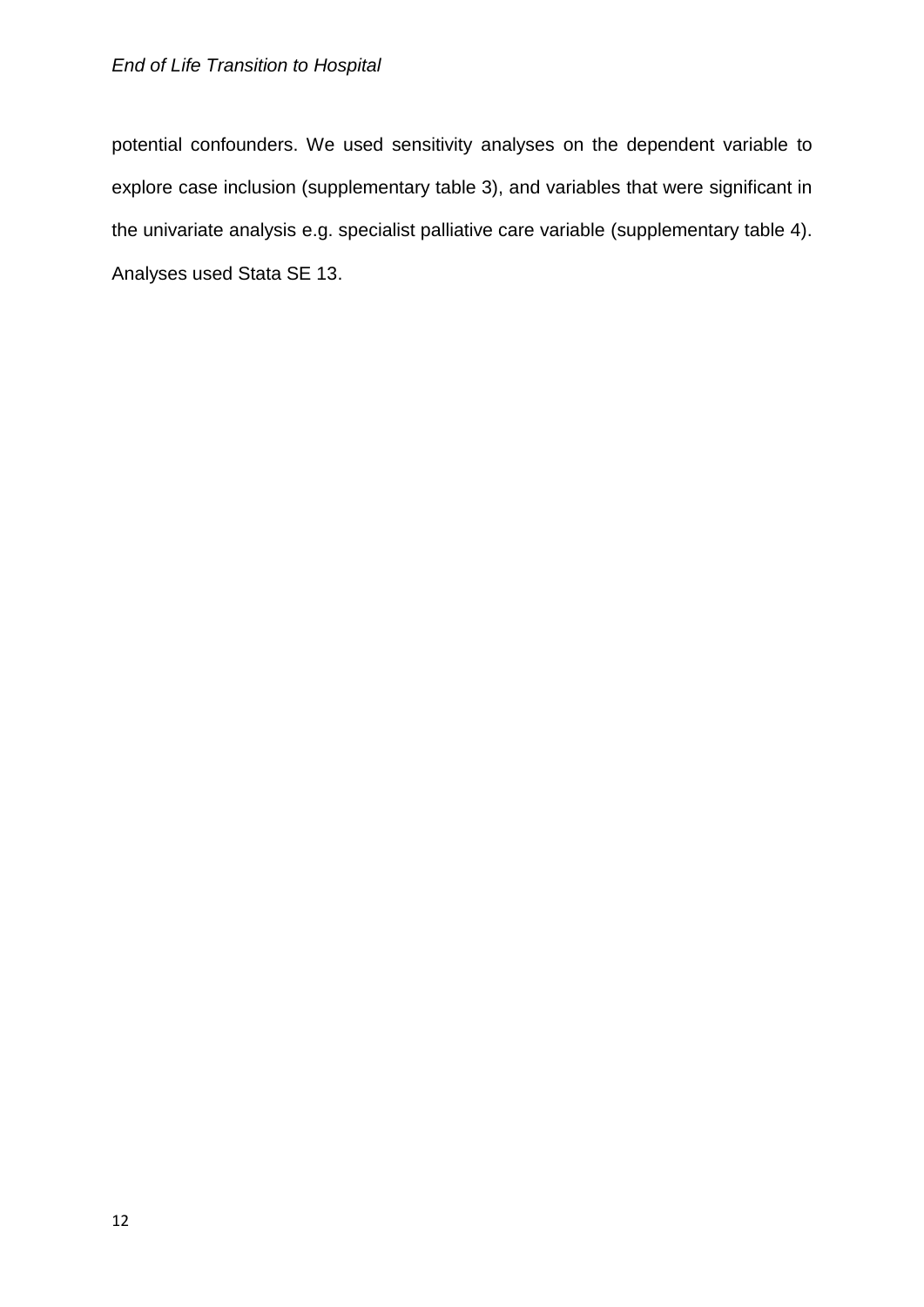#### **RESULTS**

#### **The sample**

#### **Informants**

443 informants completed the survey (50.2% response rate); 438 (98.9%) were related to the deceased; mostly a son or daughter (n=303, 68.4%) or a spouse/partner (n=68, 15.8%). Their mean age was 62.3 years (SD= 10.7), most were women (n=279, 63.0%); 44% were in paid employment (n=195), 38.4% retired (n=170). Half were from area 1 (n=223, 50.3%, rural/urban) and half from area 2 (n=220, 49.7%, city) (table 1).

#### **Decedents**

The decedents' age ranged from 75 years to 104 years (mean 87.4 years, SD=6.4). The majority were women (n=262, 59.1%) and widowed (n=237, 53.5%) and White British (n=410, 92.5%). The main underlying causes of death were circulatory diseases (n=144, 32.5%), respiratory conditions (n=90, 20.3%), cancer (n=105, 23.7%), and dementia/frailty (n=88, 19.9%) (table 1). 39.7% of decedents had a mention of frailty or dementia (or both) on the death certificate. Frailty was a contributing cause of death for 21.9% (n=97) and dementia for 6.7% (n=30).

#### **Transition to hospital at the end of life**

A third (32.3%) of our sample transitioned to hospital at the EoL as their place of death. Only 2% of respondents expressed a known preference of the patient to die in hospital, and 9.7% of respondents expressed a preference for the decedent to have died in hospital. Most patients wished to die at home (67.9%), while family members,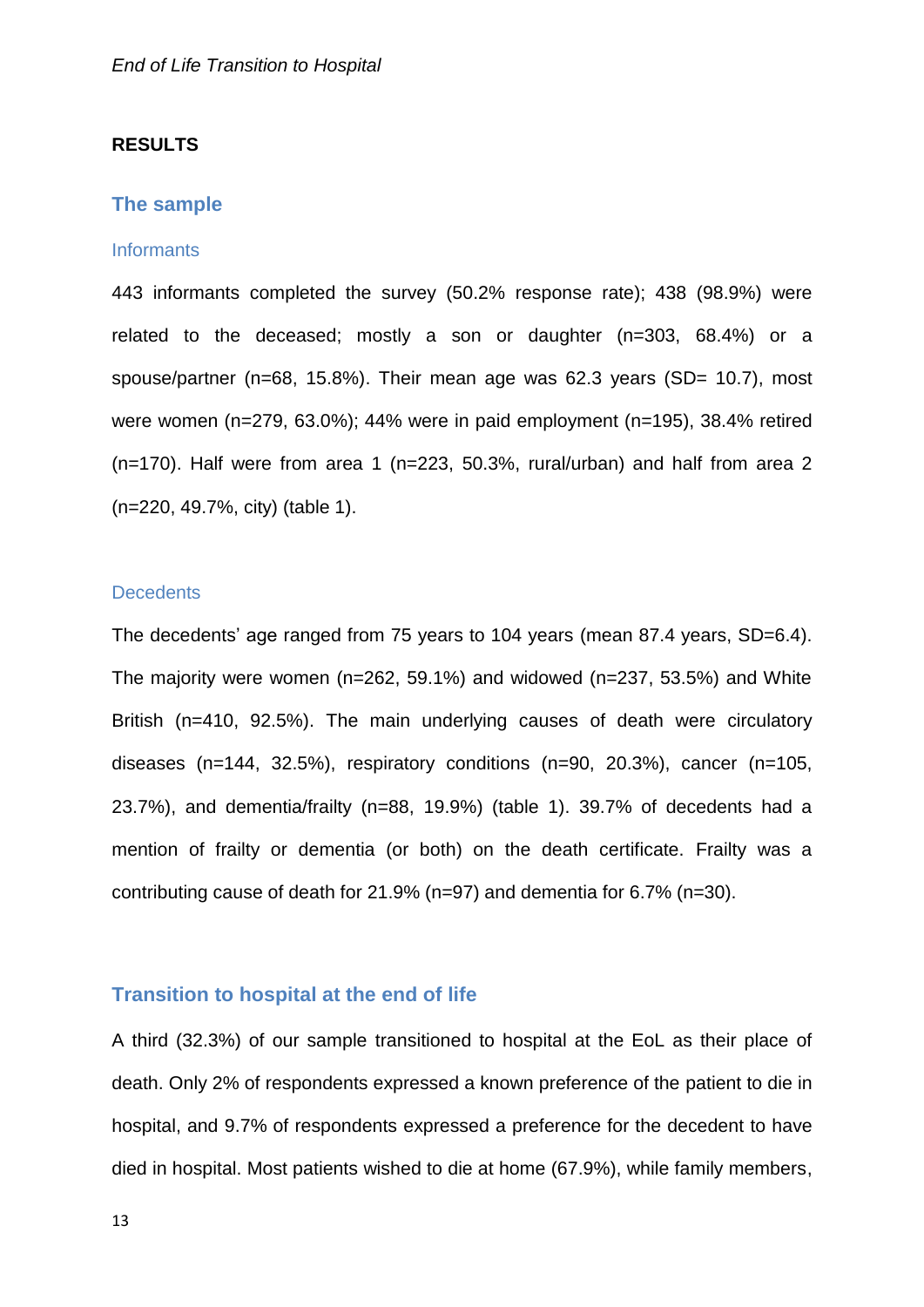#### *End of Life Transition to Hospital*

looking back at the 3 months before death, expressed a lower preference for home (42%) but higher for care home (25.1% compared to 9.5% for patients) (table 1).

The majority of the patients who transitioned at the EoL to hospital as place of death did so from home (71.9%) and the remainder transitioned from a care home (28.1%) (figure 1). Nearly half transitioned to hospital a week to a month prior to death (47.3%). A quarter (26.7%) moved in the last week of life and 10.3% in the last 24 hours of life. 14.4% spent one to six months in hospital prior to death.

Over half of the decedents (n=240, 54.2%) remained in their usual place of care in a community setting; this was mainly home (n=120, 27.1%) or care home (n=118, 26.6%). A small number transitioned in the last weeks of life to an inpatient hospice unit (n=21, 4.7%) or a care home (n=20, 4.5%). For a few, usual place of care in the last three months and place of death comprised a hospital (n=16, 3.6%) (figure 1). We considered these cases anomalies and thus excluded them in our analysis.

#### **Adjusted associations with EoL transition to hospital**

We found that an EoL transition to hospital was associated with factors relating to the patient's illness and symptom distress, carer's anxiety and the type and volume of healthcare receipt (supplementary table 2). Seven variables were included in our final multivariable model of factors related to EoL transition to hospital (table 2). These included factors related to the patient's illness factors and health care receipt. Dying from respiratory or circulatory diseases was independently associated with EoL transition to hospital. Patients dying from a respiratory disease were twice as likely to transition to hospital at the EoL (PR 2.07, 95%CI 1.42-3.01) and patients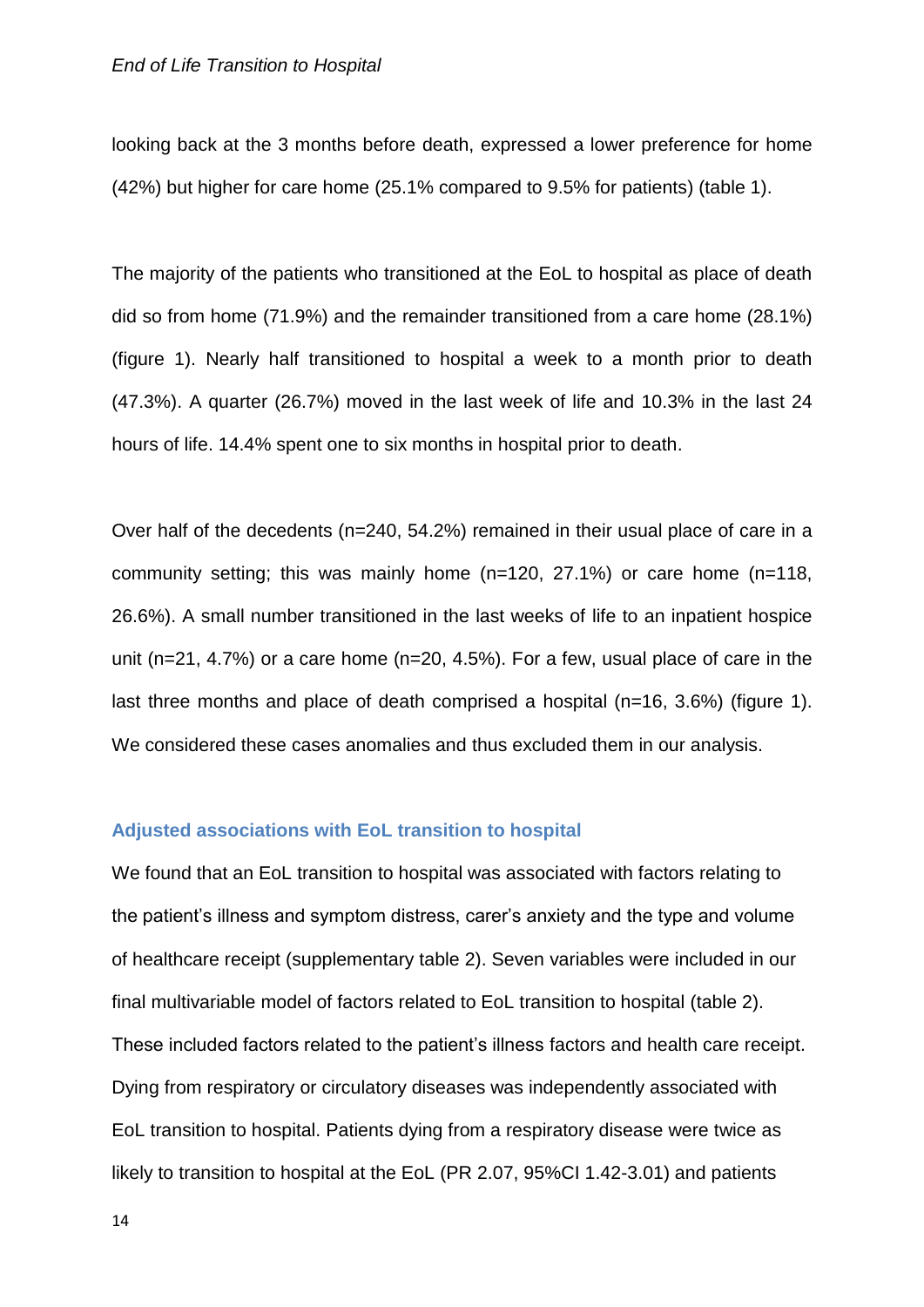dying from circulatory disease 53% more likely (PR 1.53, 95% CI 1.06-2.20) as those dying from cancer. Patients experiencing severe/overwhelming breathlessness in their last week of life were almost twice as likely to transition to hospital at the EoL as those who experienced no breathlessness (PR 1.96; 95%CI 1.12-3.43).

Patients who discussed their preferred place of care with a healthcare professional were less likely to transition to hospital (PR 0.60, 95% CI 0.42-0.88). Similarly, patients with the identified presence of a key worker (healthcare professional) 'to rely on to get things done' were less likely to transition to hospital (PR 0.74, 95% CI 0.58- 0.95). Sensitivity analyses to explore the impact of imputed values for included variables (i.e. complete cases) demonstrated consistent findings. Specialist palliative care was not significantly associated with transition to hospital and excluded from the model (OR 0.79, 95% CI 0.56 – 1.13) (supplementary table 4). This finding may be attributed to the significant associations between specialist palliative care and the covariates cause of death, presence of a key worker, and discussions about preferred place of care with a health professional (chi squared test p<0.001 for each).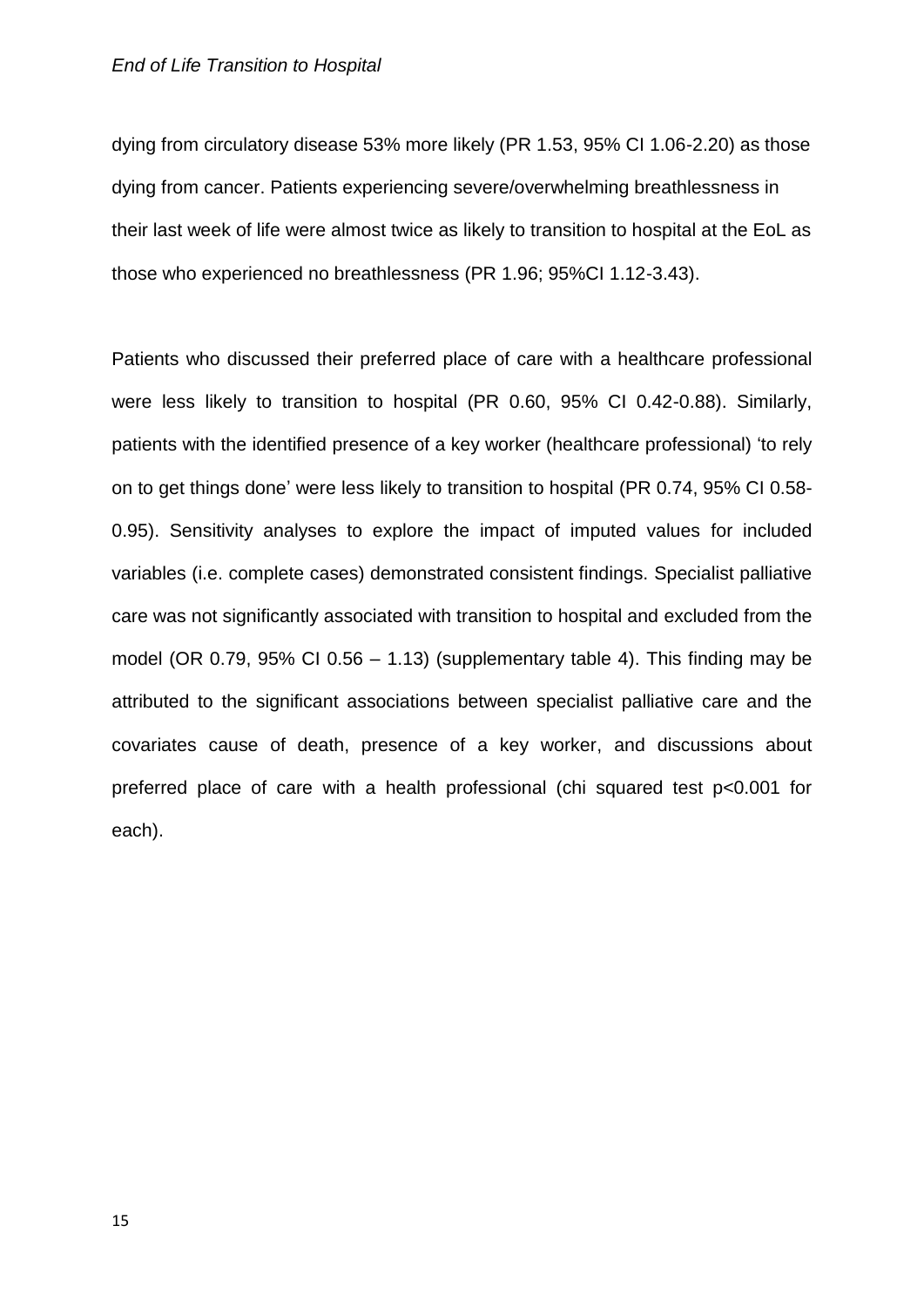#### **DISCUSSION**

In this population-based study of the EoL care experienced by older people we found that over a third transitioned to hospital at the EoL and died there, even though very few (2.0%) wished to die in this setting. There is an apparent reliance on hospitals to provide EoL care for older people, particularly for those living at home who accounted for 71.9% of those who transitioned. Very few (4.7%) older people transitioned to an inpatient hospice unit at the EoL. Almost half (47.3%) of the older people who transitioned to hospital were inpatients for several weeks to a month before death. Irrespective of their usual place of care, the likelihood of transition to hospital was greater for people with respiratory and circulatory disease and with severe breathlessness. The likelihood of transition was lower among people who had discussed EoL care preferences with a health professional, and those with an identified key healthcare professional.

Breathlessness is a prominent symptom for patients across advanced illnesses<sup>5[3,35](#page-24-6)</sup> and is a common symptom in emergency department attendance. [36](#page-24-7) Severe breathlessness is distressing for patients and carers<sup>[37](#page-24-8)</sup> which may explain the observed association with transition to hospital. Our findings suggest that there is a need to better alleviate the symptom of breathlessness for older people at the EoL. There is growing evidence that innovative breathlessness services improve patient outcomes of mastery of breathlessness and distress.<sup>[38,](#page-24-9) [39](#page-25-0)</sup> Improved breathlessness services provided by specialist health professionals in the community may reduce the incidence of transition to hospital for older people.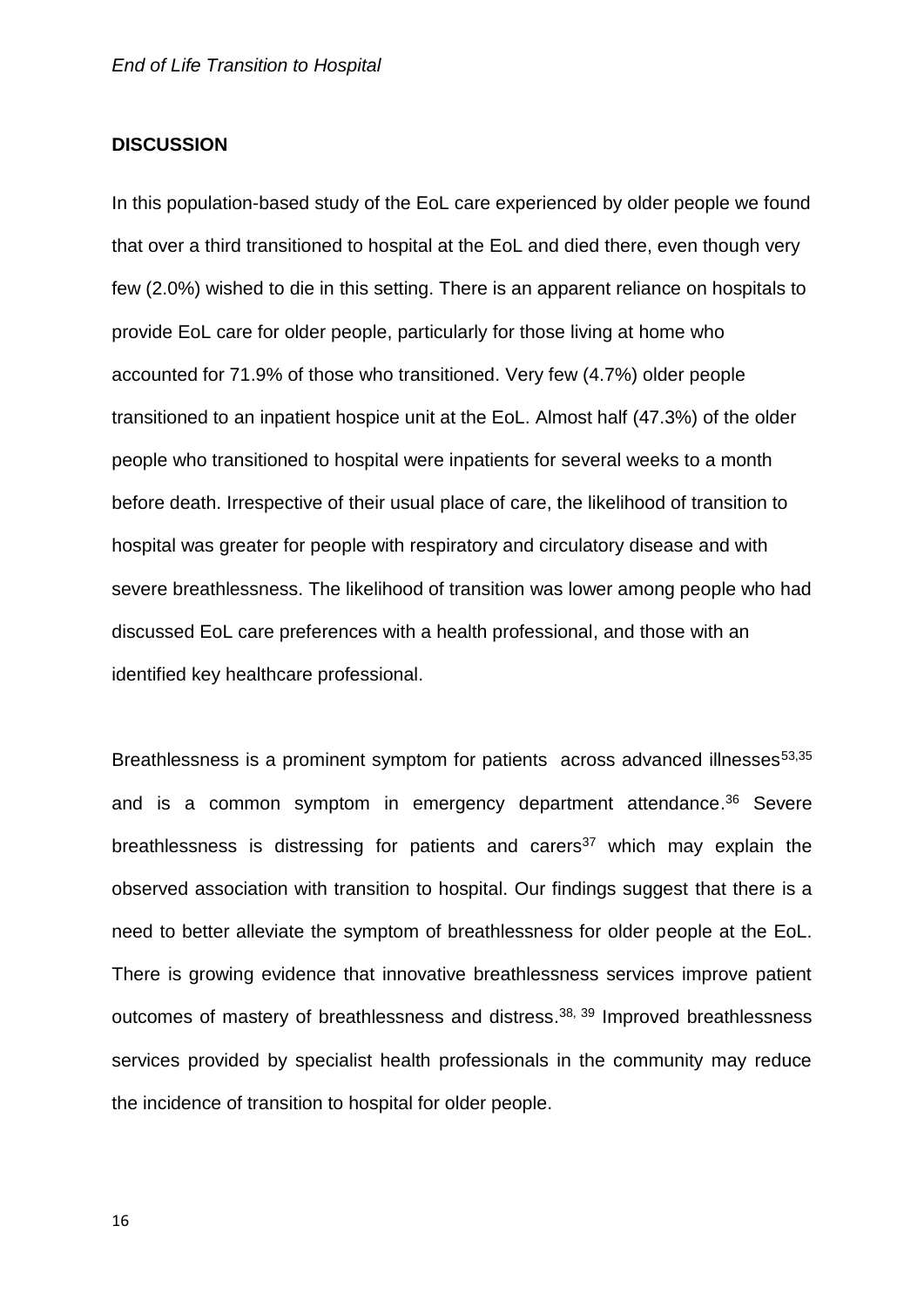#### *End of Life Transition to Hospital*

Transition to hospital as place of death was more likely among people with certain non-malignant illnesses (i.e. respiratory and circulatory diseases). Patients who died from non-malignant respiratory disease were twice as likely to transition to hospital at the EoL compared to those with cancer and the association remained after adjusting for breathlessness. Studies consistently report the association between respiratory disease and dying in hospital. $3, 40, 41$  $3, 40, 41$  $3, 40, 41$  For patients with respiratory disease, such as chronic obstructive pulmonary disease, end of life is often hard to recognise and inadequately anticipated. [42](#page-25-3) This may preclude timely access to palliative care interventions and services. With prognostic uncertainty, indicators of unstable or deteriorating symptoms and concerns, notably unplanned hospital attendance, may better indicate requirement for palliative interventions.<sup>[42](#page-25-3)</sup> Most older people who died in hospital had been admitted several weeks prior to death, suggesting there was opportunity for anticipation of end of life, palliative care input, and discussions about wishes for future care.

We found that discussion of preferences for future care with a health professional and the presence of a key worker – a healthcare professional 'to rely on to get things done'- were both protective factors against transition to hospital. A key worker with clinical expertise may augment continuity of care through improved care coordination and timely access to services. [31,](#page-24-2) [43](#page-25-4) Continuity is a central component of quality of health care comprising both relational continuity between a patient and a clinician, and management continuity between clinicians e.g. information sharing. [44](#page-25-5) Relational continuity with a key healthcare professional may facilitate discussions with patients and families on preferences for future care. We found that few patients (22.3%) were reported to have had discussions about preferences for future care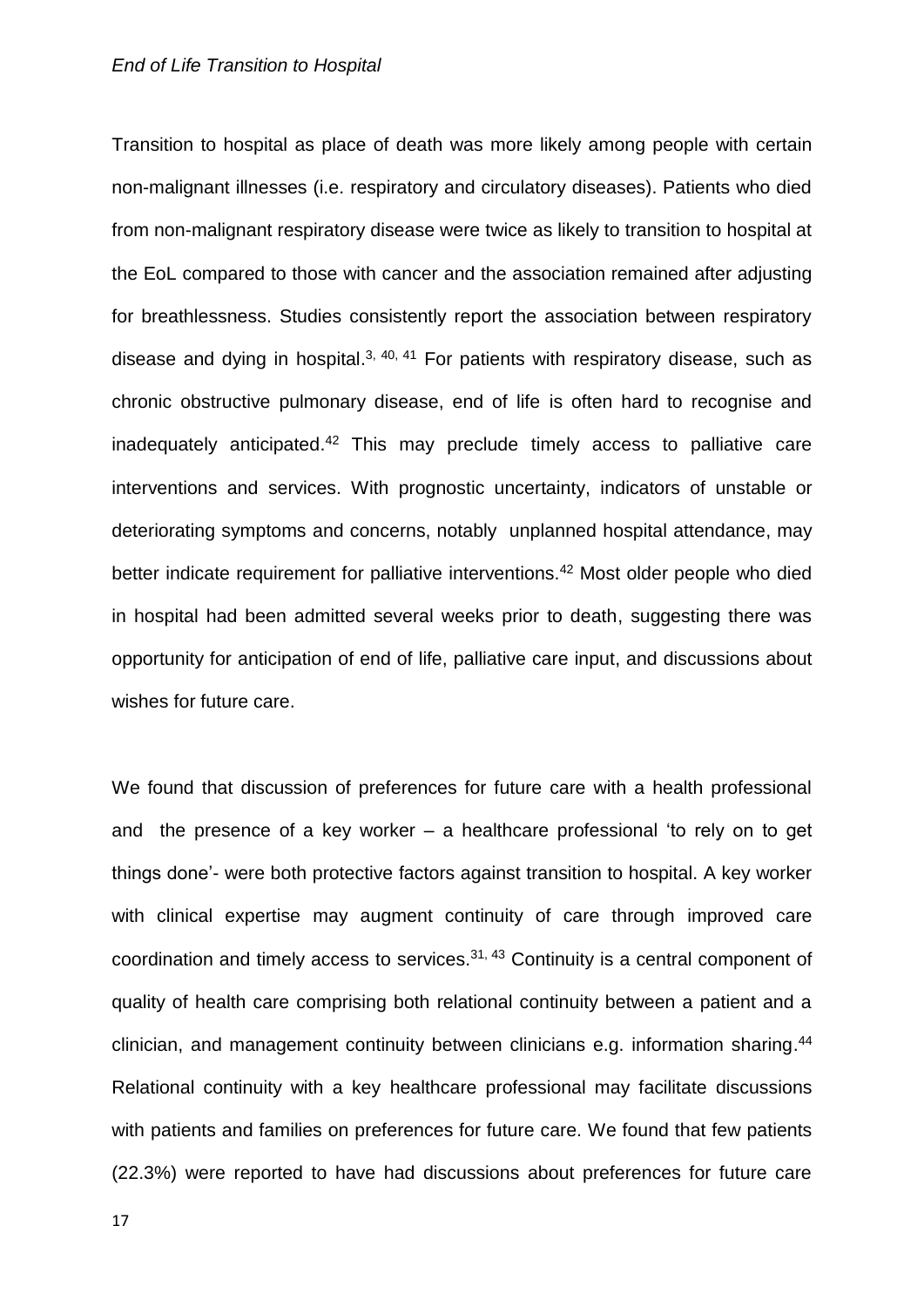with health professionals. Our findings suggest that EoL discussions and wider provision of advance care planning may be important to facilitate patients to remain in their usual place of care at the EoL or to shorten length of hospital stay.

It is clinically challenging to manage older people nearing the EoL as they often have multiple debilitating conditions with complex needs including physical, emotional, psychological and spiritual.<sup>[45](#page-25-6)</sup> It is important that a key worker has the clinical skills and training to effectively assess and anticipate care needs and coordinate timely care, and discuss sensitively with older people and their families about preferences for future care at the EoL.<sup>[46](#page-25-7)</sup> Older patients with multiple non-malignant conditions have similar palliative care need to patients with advanced cancer.<sup>[36,](#page-24-7)[45](#page-25-6)</sup> Home palliative care services have been effective for cancer patients in improving symptom management including alleviation of breathlessness and in over doubling the incidence of home deaths.<sup>[47](#page-26-0)</sup> There is a need for similar service and treatment innovation applied to older people living in the community and for evaluation using robust trials to provide high quality evidence of potential effect.

The study's strengths are the focus on people aged 75 years or older across care settings, including care homes, and across multiple conditions and the comparatively high response rate (50.2%).<sup>[22,](#page-23-3) [48](#page-26-1)</sup> The linkage of national death registration data with bereaved relatives' accounts has enabled detailed and unique reporting as few studies have examined in detail factors associated with EoL transition to hospital for older people. [49](#page-26-2)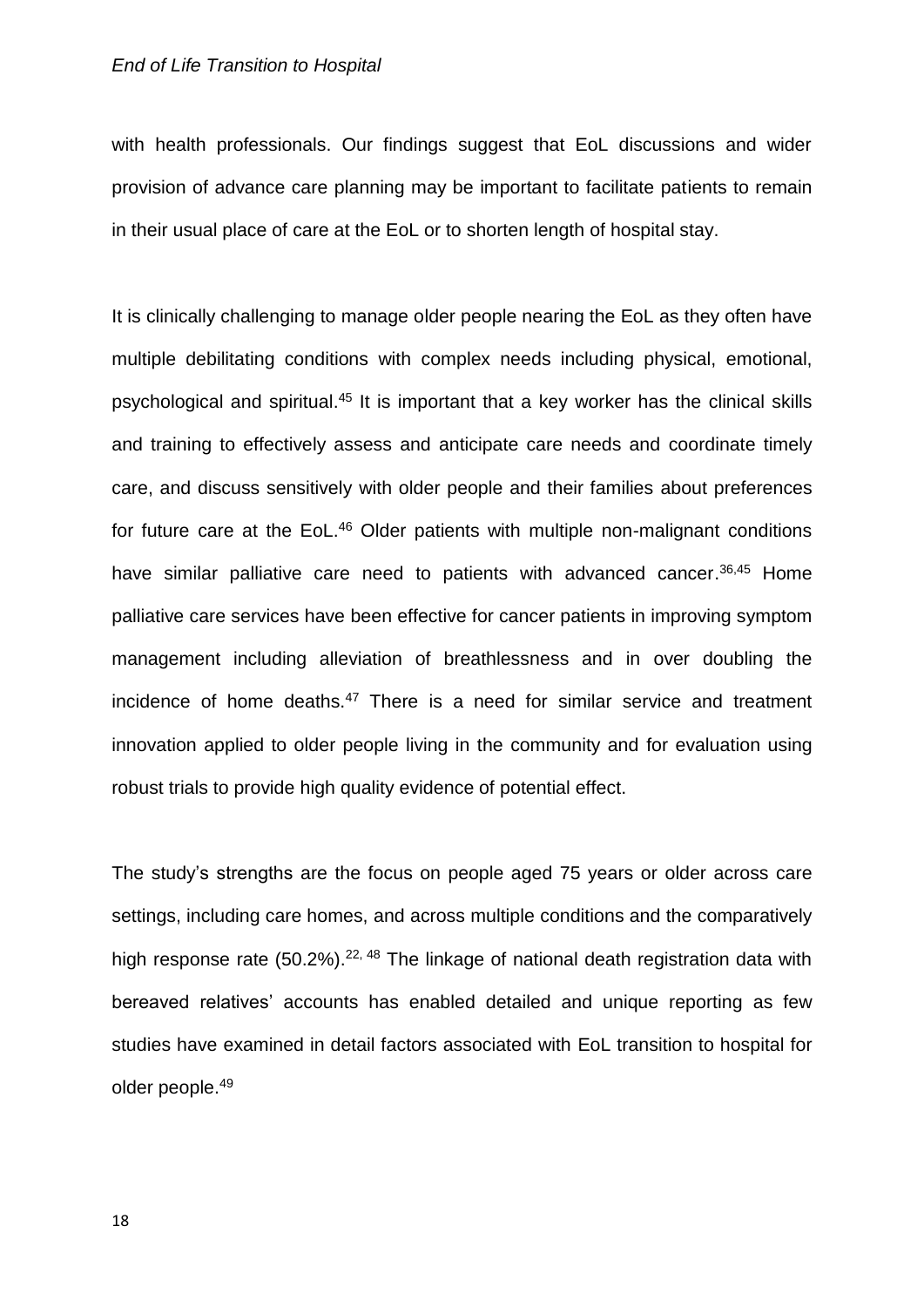#### *End of Life Transition to Hospital*

A limitation of the study is the use of a follow-back mortality survey reliant on proxy accounts. However the majority of proxy informants were close family members, mainly sons or daughters. While expected, the high non-response rate and ethnic homogeneity of the sample limit the generalisability of the findings. However, we accounted for known differences in the decedents' age and place of death between participants and non-participants in the analyses to minimise the effect of systematic non-response on our findings. We oversampled home and inpatient hospice deaths including all cases to enable analysis of these less common places of death. The proportion that transitioned to hospital at EoL is therefore likely to be underestimated. We acknowledge that we did not differentiate between appropriate and inappropriate hospital admission at the EoL.

In conclusion, our findings suggest that to reduce reliance on hospital care at the EoL for older people with non-malignant conditions requires timely and coordinated services responsive to increasing symptom distress, and greater anticipatory care planning. Policy imperatives are improved management of breathlessness in the community and greater emphasis on an assigned key healthcare professional skilled in coordinating care, communication, facilitating complex discussions and in future care planning. Further research is required on evaluating service innovations to improve palliative and end of life care provision and access for older people with non-malignant conditions in community settings.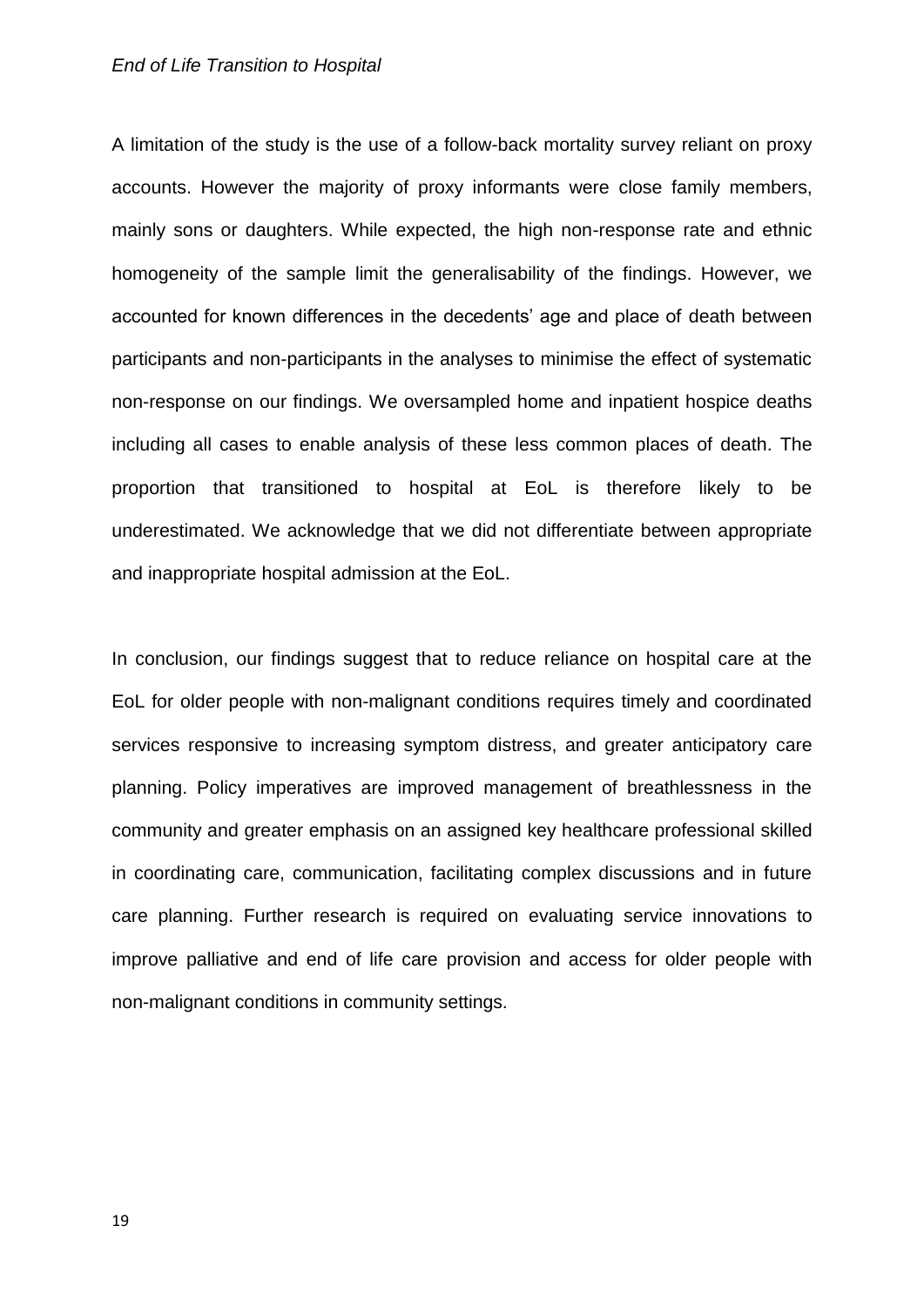#### **ACKNOWLEDGMENTS**

We thank the ONS for supporting the development and piloting of the sampling frame, administering the surveys and for supplying the death registration data. We thank the participants for sharing their stories about their loved ones.

OPTCare Elderly aims to develop and evaluate the feasibility of a short-term integrated palliative and supportive care service for frail elderly people with nonmalignant conditions living at home or in a care home. OPTCare Elderly is a joint project between King's College London and Sussex Community NHS Foundation Trust. The following are members of the OPTCare Elderly Team: Principal Investigator: Catherine J. Evans. Co-Principal Investigator: Irene J Higginson. Coapplicants: Myfanwy Morgan, Paul McCrone, Wei Gao, Juliet Wright, Sue Hall, Barbara Gomes, Emma Gordon, Fiona Lindsay, Carla Bruni, Shamim Taherzadeh. Steering Group: Richard Harding, Katherine E. Sleeman, Matthew Maddocks, Helen Harris, Anita Wright, and Sue Guerrier. Independent Project Advisory Group: John Barry, Lesley Talmey, Colin Vincent, Mike Bojczuk and Jack Hazelgrove. Researchers: Anna E. Bone, Deokhee Yi, Rowena Vohora, Katie Stone, and Mark Philips. Research nurses: Nina Walters, Kate Porter and Claire Cox. Thank you to Mendwas Dzingina for statistical advice.

#### **Conflict of Interest:**

We declare no conflicts of interest.

#### **Author Contributions:**

20

Obtained research funding: CJE and IJH. Wrote protocol: CJE, IJH, WG and BG. Data entry, checking, recoding and analysis: AEB and CJE. Statistical guidance: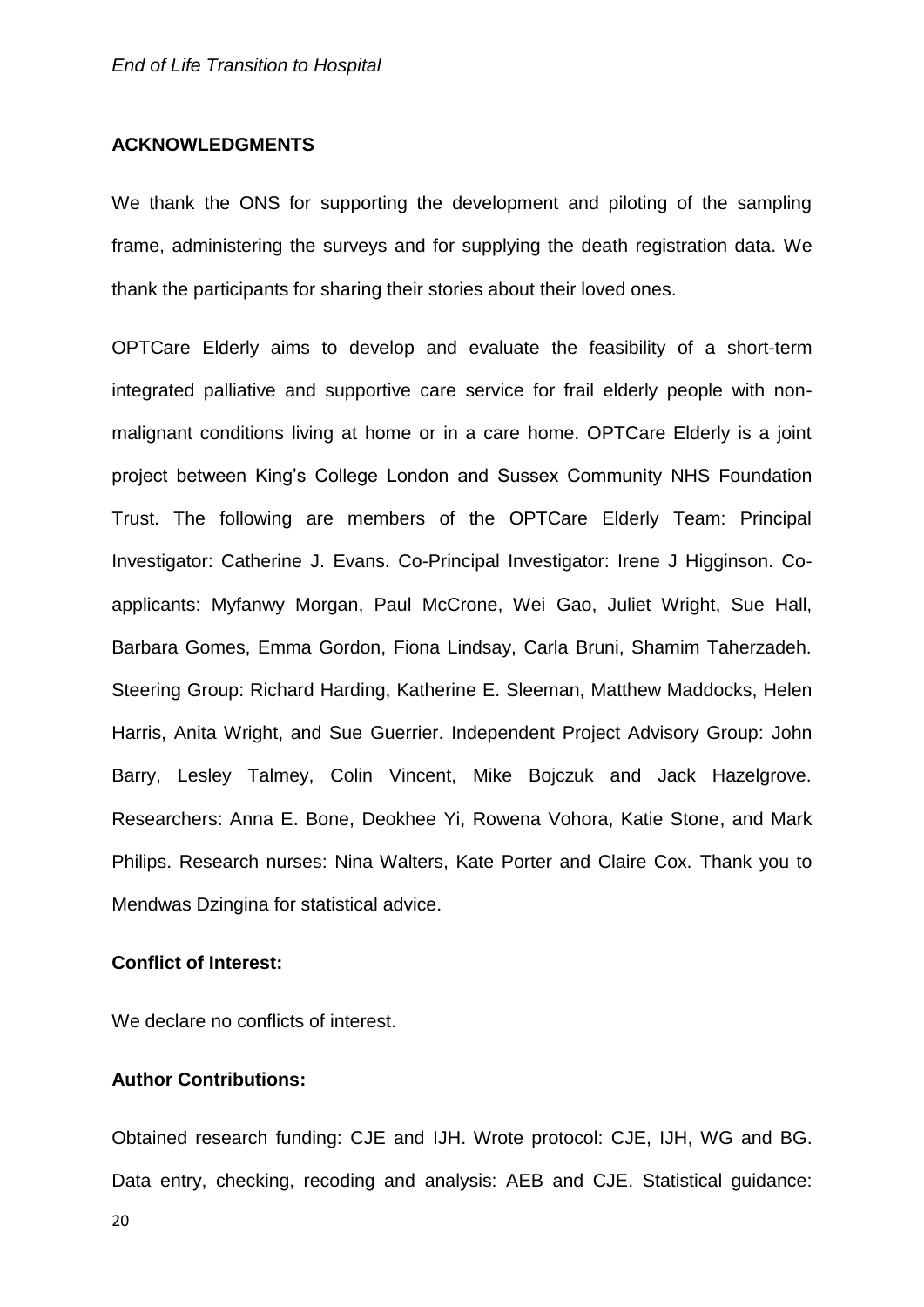WG, IJH and DY. Interpretation of statistical findings: AEB, CJE, WG, IJH, MM, KS, DY, JW, BG. Wrote first draft of the manuscript: AEB and CJE. Commented on, revised draft of the manuscript for critical content and approved final version: AEB, CJE, IJH, WG, BG, JW, KS, MM, DY.

#### **Sponsor's Role:**

The funding organisations had no role in the design, methods, analysis, preparation or approval of the paper. This article presents independent research funded by the National Institute for Health Research (NIHR) and the NIHR Collaboration for Leadership in Applied Health Research & Care Funding scheme. The views expressed in this publication are those of the authors and not necessarily those of the NHS, the NIHR or the Department of Health.

The Collaboration for Leadership in Applied Health Research and Care (CLAHRC) South London is part of the National Institute for Health Research (NIHR), and is a partnership between King's Health Partners, St. George's, University London, and St George's Healthcare NHS Trust.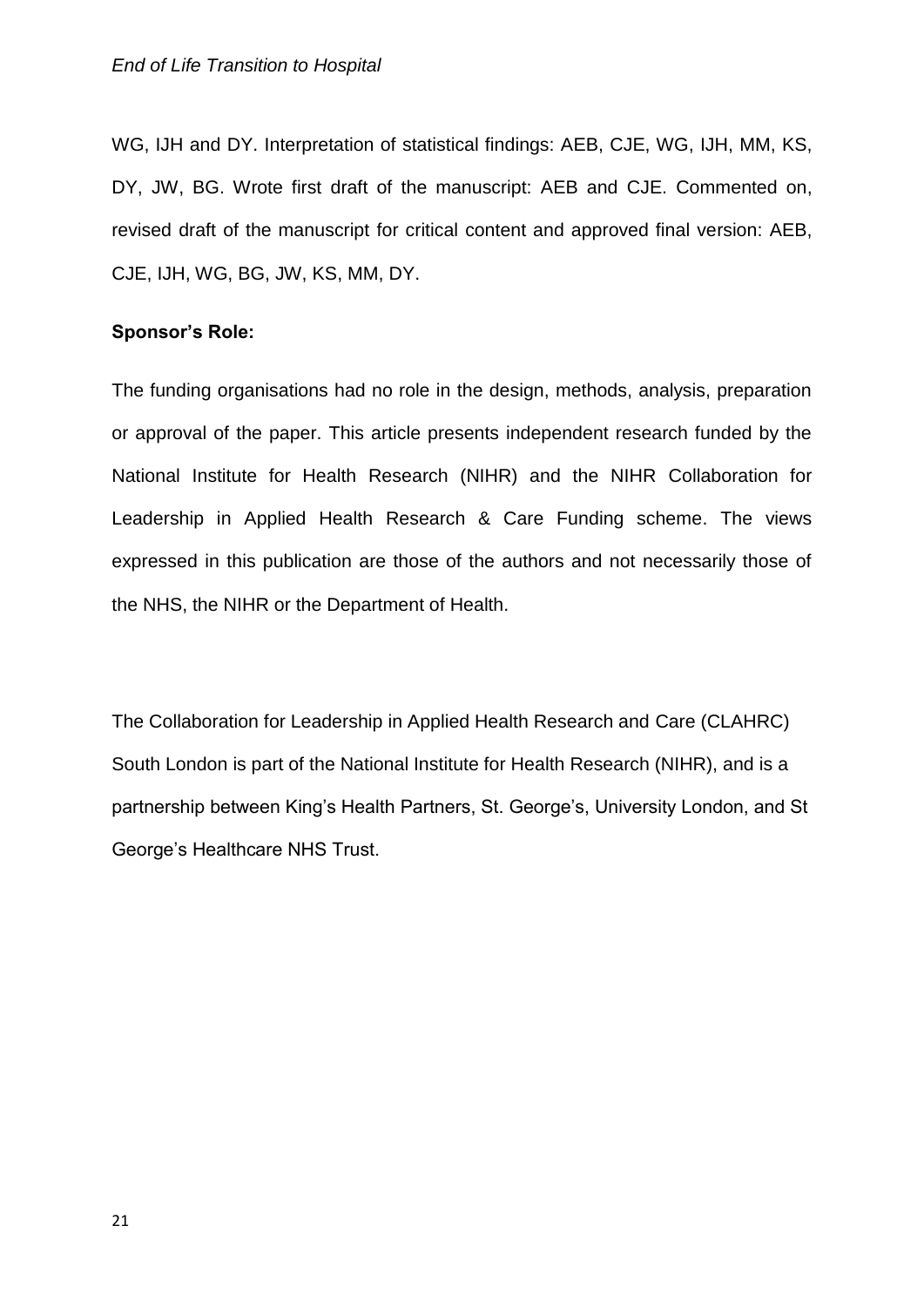#### **REFERENCES**

<span id="page-21-0"></span>1. United Nations Department of Economic and Social Affairs. World Population Prospects: The 2010 Revision. United Nations 2011.

<span id="page-21-1"></span>2. National End of Life Care Intelligence Network. Deaths in Older Adults in England. South West Public Health Observatory 2010.

<span id="page-21-2"></span>3. Evans CJ, Ho Y, Daveson BA, et al. Place and Cause of Death in Centenarians: A Population-Based Observational Study in England, 2001 to 2010. PLoS Med. 2014;11(6):e1001653.

<span id="page-21-3"></span>4. Gomes B CJ, Deliens L, Higginson IJ. International trends in circumstances of death and dying among older people. In Gott M, (Ed). Living with Ageing and Dying: Palliative and End of Life Care for Older People. Oxford: Oxford University Press 2011:3-18.

<span id="page-21-4"></span>5. National End of Life Care Intelligence Network. Variations in Place of Death in England. Inequalities or appropriate consequences of age, gender and cause of death? National End of Life Care Intelligence Network 2010.

<span id="page-21-5"></span>6. Davies E, Higginson I. The Solid Facts: Palliative Care. WHO Europe 2004.

<span id="page-21-6"></span>7. Gomes B, Calanzani N, Gysels M, et al. Heterogeneity and changes in preferences for dying at home: a systematic review. BMC Palliat Care. 2013;12:7.

<span id="page-21-7"></span>8. Houttekier D, Cohen J, Bilsen J, et al. Place of death of older persons with dementia. A study in five European countries. J Am Geriatr Soc. 2010;58(4):751- 757.

<span id="page-21-8"></span>9. Gott M, Seymour J, Bellamy G, et al. Older people's views about home as a place of care at the end of life. Palliative Medicine. 2004;18(5):460-467.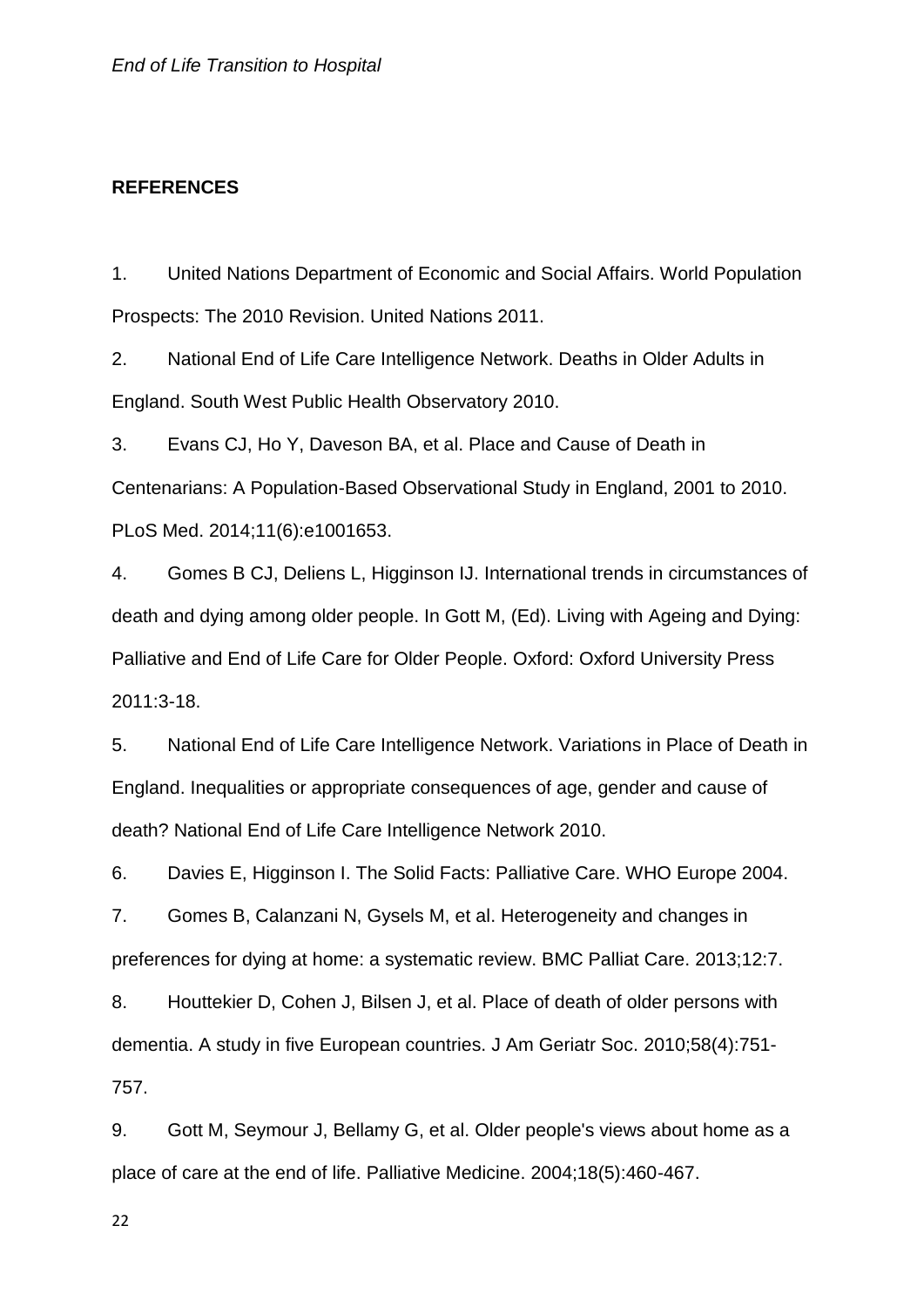<span id="page-22-1"></span>10. Hanratty B, Holmes L, Lowson E, et al. Older adults' experiences of transitions between care settings at the end of life in England: a qualitative interview study. J Pain Symptom Manage. 2012;44(1):74-83.

<span id="page-22-0"></span>11. Klinkenberg M, Visser G, van Groenou MI, et al. The last 3 months of life: care, transitions and the place of death of older people. Health Soc Care Community. 2005;13(5):420-430.

<span id="page-22-2"></span>12. Merino Martín S, Cruz-Jentoft AJ. Impact of hospital admission on functional and cognitive measures in older subjects. European Geriatric Medicine.

2012;3(4):208-212.

<span id="page-22-3"></span>13. Georghiou T, Bardsley M. Exploring the cost of care at the end of life Research report. Nuffield Trust 2014.

<span id="page-22-4"></span>14. Department of Health. End of Life Care Strategy - promoting high quality care for adults at the end of life. Crown 2008.

<span id="page-22-5"></span>15. Gomes B, Calanzani N, Higginson IJ. Reversal of the British trends in place of death: time series analysis 2004-2010. Palliative medicine. 2012;26(2):102-107.

<span id="page-22-6"></span>16. Teno JM, Gozalo PL, Bynum JP, et al. Change in end-of-life care for Medicare beneficiaries: site of death, place of care, and health care transitions in 2000, 2005, and 2009. JAMA. 2013;309(5):470-477.

<span id="page-22-7"></span>17. Sleeman KE, Ho YK, Verne J, et al. Reversal of English trend towards hospital death in dementia: a population-based study of place of death and associated individual and regional factors, 2001-2010. BMC Neurol. 2014;14:59.

<span id="page-22-8"></span>18. Gomes B, Calanzani N, Koffman J, et al. Is dying in hospital better than home in incurable cancer and what factors influence this? A population-based study. BMC Med. 2015;13(1):1-14.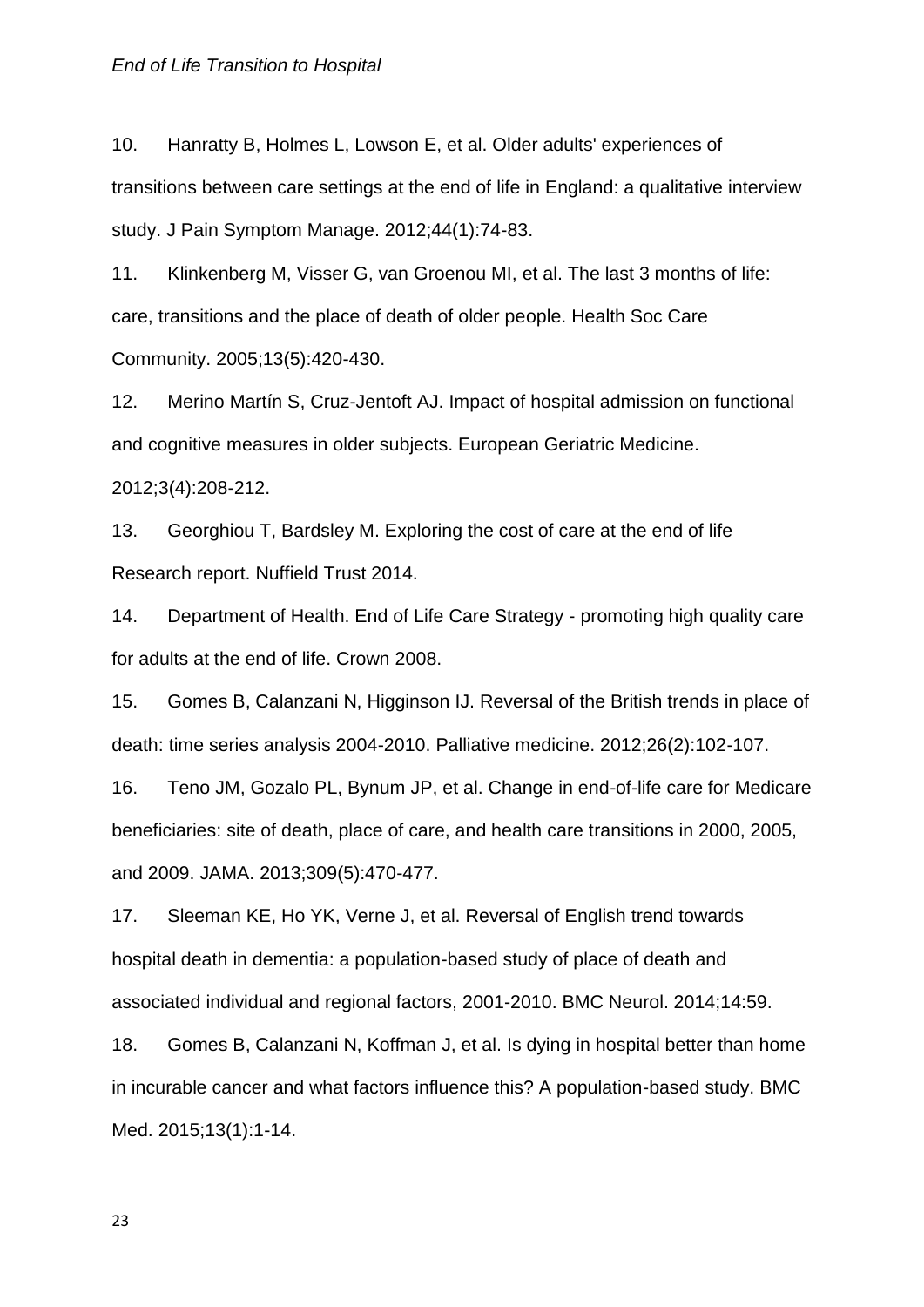<span id="page-23-1"></span>19. Gomes B, McCrone P, Hall S, et al. Variations in the quality and costs of endof-life care, preferences and palliative outcomes for cancer patients by place of death: the QUALYCARE study. BMC Cancer. 2010;10:400.

<span id="page-23-0"></span>20. Office for National Statistics. Neighbourhood statistics Available: [http://www.neighbourhood.statistics.gov.uk/.](http://www.neighbourhood.statistics.gov.uk/) Accessed 2nd February, 2015.

<span id="page-23-2"></span>21. Murtagh FE, Bausewein C, Verne J, et al. How many people need palliative care? A study developing and comparing methods for population-based estimates. Palliat Med. 2013;28(1):49-58.

<span id="page-23-3"></span>22. Department of Health. First national VOICES survey of bereaved people: key findings report. Department of Health 2012.

<span id="page-23-4"></span>23. Addington-Hall J, McCarthy M. Dying from cancer: results of a national population-based investigation. Palliative medicine. 1995;9(4):295-305.

<span id="page-23-5"></span>24. Karlsen S, Addington-Hall J. How do cancer patients who die at home differ from those who die elsewhere? Palliative medicine. 1998;12(4):279-286.

<span id="page-23-6"></span>25. Cartwright A, Hockey L. Life Before Death. London: Routledge 1973.

<span id="page-23-7"></span>26. Hearn J, Higginson IJ. Development and validation of a core outcome measure for palliative care: the palliative care outcome scale. Palliative Care Core Audit Project Advisory Group. Qual Health Care. 1999;8(4):219-227.

<span id="page-23-8"></span>27. McCrone P. Capturing the costs of end-of-life care: Comparisons of multiple sclerosis, Parkinson's disease, and dementia. J Pain Symptom Manage. 2009;38(1):62-67.

<span id="page-23-9"></span>28. Pivodic L, Harding R, Calanzani N, et al. Home care by general practitioners for cancer patients in the last 3 months of life: An epidemiological study of quality and associated factors. Palliat Med. 2015.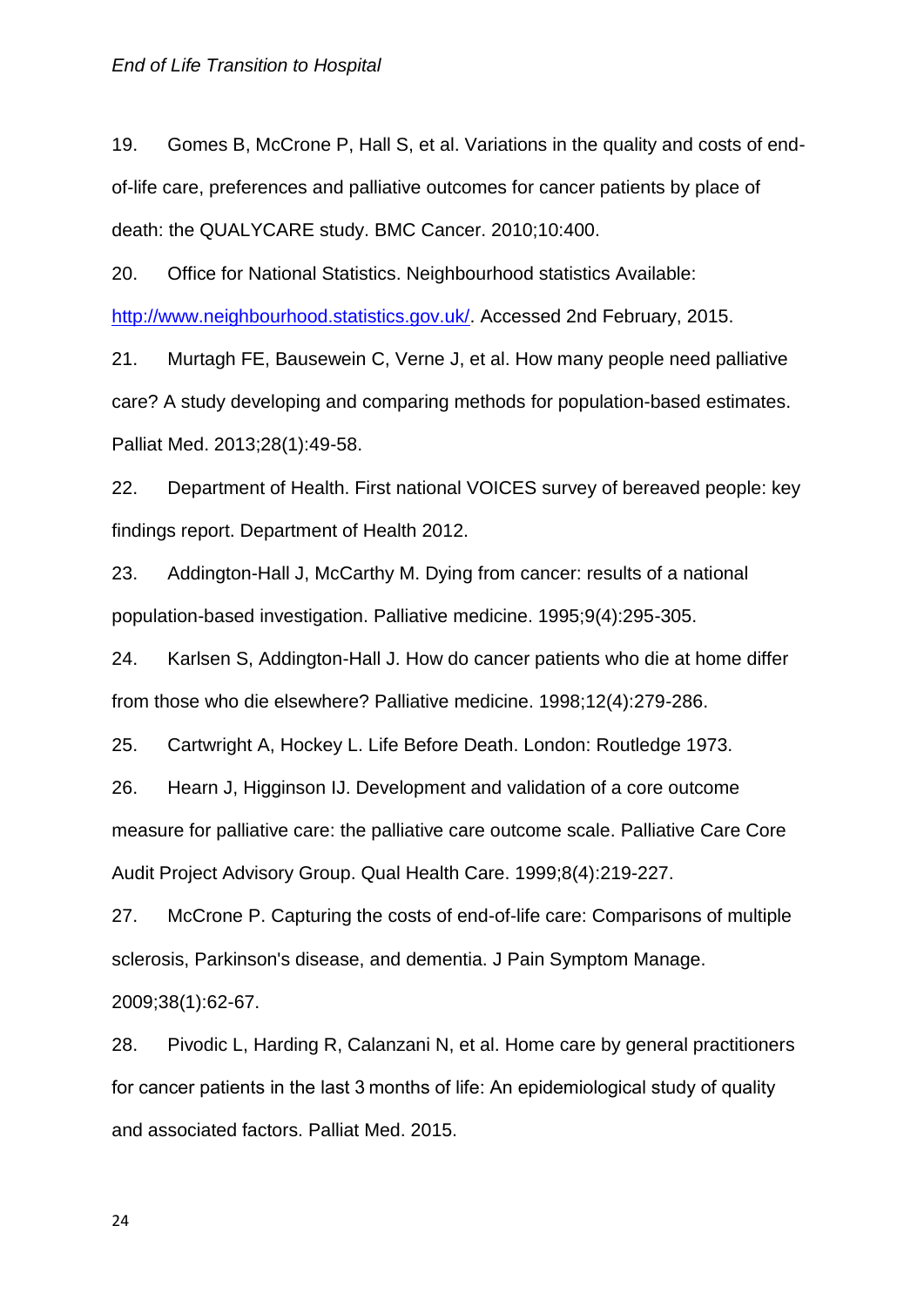<span id="page-24-0"></span>29. Mclennan D, Barnes H, Noble M, et al. The English Indices of Deprivation 2010. Department for Communities and Local Government 2011.

<span id="page-24-1"></span>30. Gomes B, Higginson IJ. Factors influencing death at home in terminally ill patients with cancer: systematic review. BMJ. 2006;332(7540):515-521.

<span id="page-24-2"></span>31. Epiphaniou E, Shipman C, Harding R, et al. Coordination of end-of-life care for patients with lung cancer and those with advanced COPD: are there transferable lessons? A longitudinal qualitative study. Prim Care Respir J. 2014;23(1):46-51.

<span id="page-24-3"></span>32. Goodwin N SL, Thiel V, Kodner DL. Co-ordinated care for people with complex chronic conditions. The King's Fund 2013.

<span id="page-24-4"></span>33. Zou G. A Modified Poisson Regression Approach to Prospective Studies with Binary Data. American Journal of Epidemiology. 2004;159(7):702-706.

<span id="page-24-5"></span>34. Kreuter F, Olson K, Wagner J, et al. Using Proxy Measures and Other Correlates of Survey Outcomes to Adjust for Non-Response: Examples from Multiple Surveys. Journal of the Royal Statistical Society. 2010;173(2):389-407.

<span id="page-24-6"></span>35. Solano JP, Gomes B, Higginson IJ. A comparison of symptom prevalence in far advanced cancer, AIDS, heart disease, chronic obstructive pulmonary disease and renal disease. J Pain Symptom Manage. 2006;31(1):58-69.

<span id="page-24-7"></span>36. Beynon T, Gomes B, Murtagh FE, et al. How common are palliative care needs among older people who die in the emergency department? Emerg Med J. 2010;28:491-495.

<span id="page-24-8"></span>37. Malik FA, Gysels M, Higginson IJ. Living with breathlessness: a survey of caregivers of breathless patients with lung cancer or heart failure. Palliative medicine. 2013;27(7):647-656.

<span id="page-24-9"></span>38. Higginson IJ, Bausewein C, Reilly CC, et al. An integrated palliative and respiratory care service for patients with advanced disease and refractory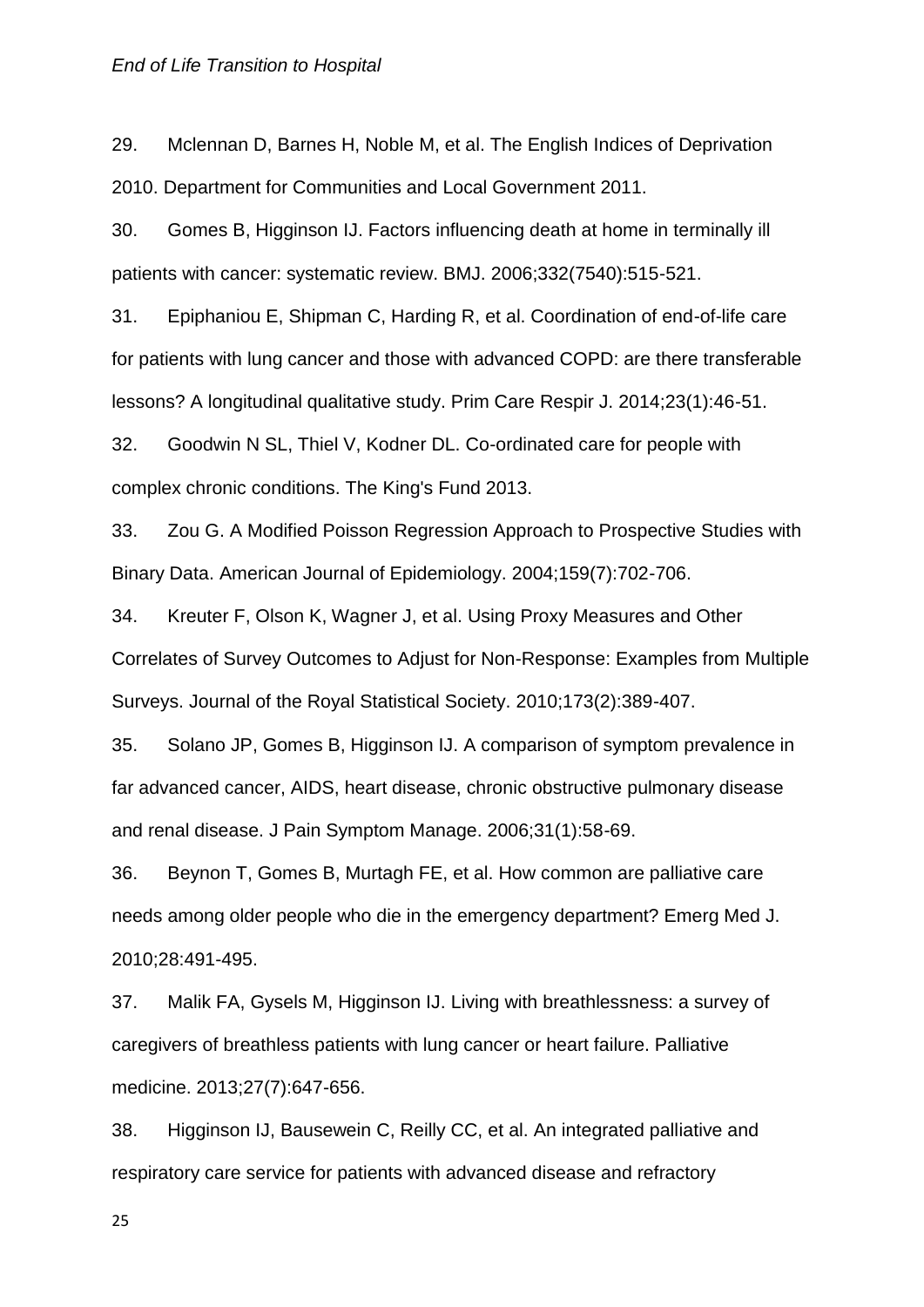breathlessness: a randomised controlled trial. The Lancet Respiratory medicine. 2014;2(12):979-987.

<span id="page-25-0"></span>39. Farquhar MC, Prevost AT, McCrone P, et al. Is a specialist breathlessness service more effective and cost-effective for patients with advanced cancer and their carers than standard care? Findings of a mixed-method randomised controlled trial. BMC Med. 2014;12:194.

<span id="page-25-1"></span>40. Cohen J, Bilsen J, Addington-Hall J, et al. Population-based study of dying in hospital in six European countries. Palliat Med. 2008;22(6):702-710.

<span id="page-25-2"></span>41. Public Health England. Patterns of End of Life care in England, 2008 to 2010. 2013.

<span id="page-25-3"></span>42. Pinnock H, Kendall M, Murray SA, et al. Living and dying with severe chronic obstructive pulmonary disease: multi-perspective longitudinal qualitative study. BMJ. 2011;342:d142.

<span id="page-25-4"></span>43. Oishi A, Murtagh FEM. The challenges of uncertainty and interprofessional collaboration in palliative care for non-cancer patients in the community: A systematic review of views from patients, carers and health-care professionals. Palliat Med. 2014.

<span id="page-25-5"></span>44. Freeman G, Hughes J. Continuity of care and the patient experience. The King's Fund 2010.

<span id="page-25-6"></span>45. Hall S, Petkova H, Tsouros A, et al. Palliative care for older people: better practices. World Health Organisation Regional Office for Europe 2011.

<span id="page-25-7"></span>46. Woo JA, Maytal G, Stern TA. Clinical Challenges to the Delivery of End-of-Life Care. Primary Care Companion to The Journal of Clinical Psychiatry. 2006;8(6):367- 372.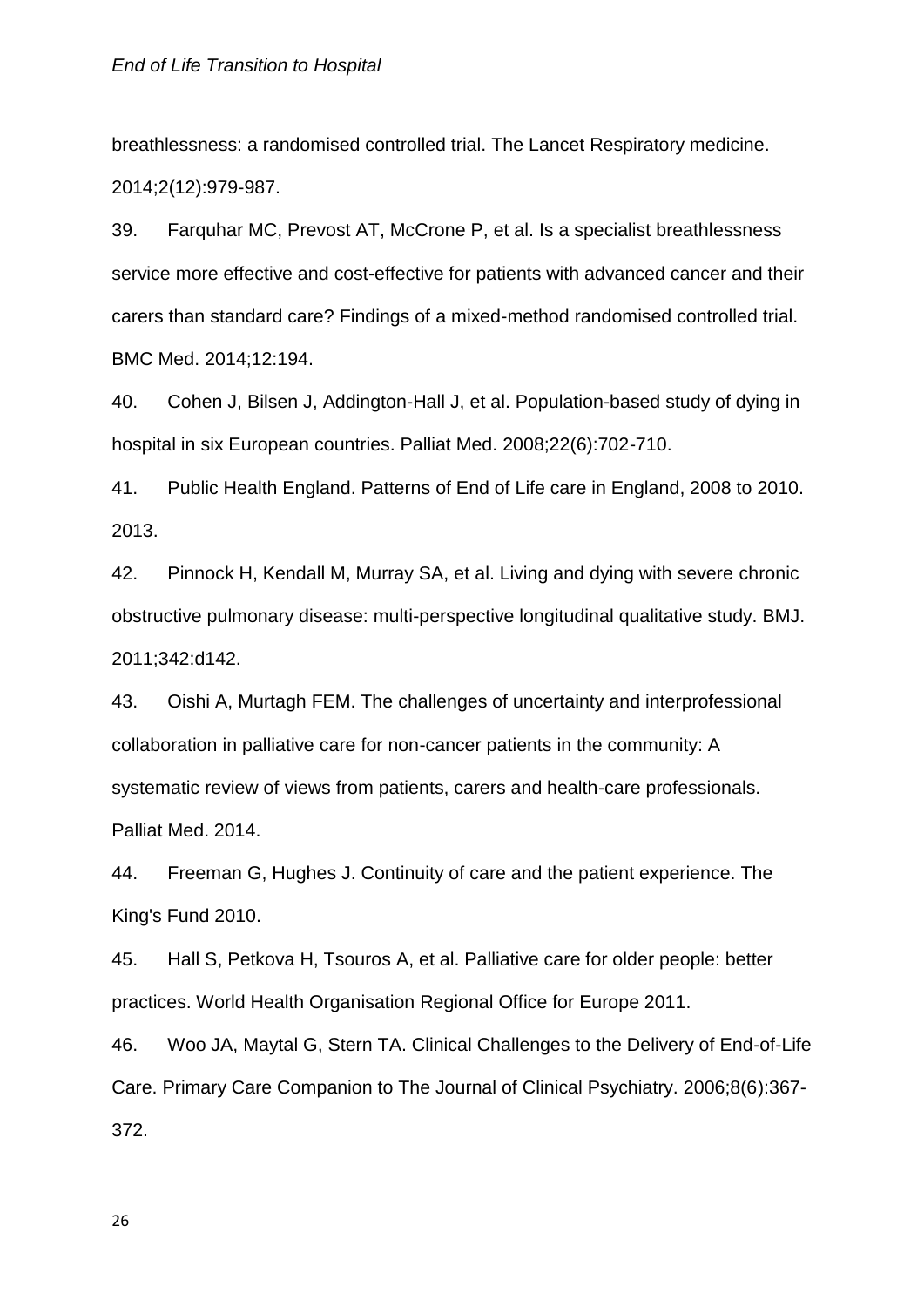<span id="page-26-0"></span>47. Gomes B, Calanzani N, Curiale V, et al. Effectiveness and cost-effectiveness of home palliative care services for adults with advanced illness and their caregivers. Cochrane Database Syst Rev. 2013;6:Cd007760.

<span id="page-26-1"></span>48. Burt J, Shipman C, Richardson A, et al. The experiences of older adults in the community dying from cancer and non-cancer causes: a national survey of bereaved relatives. Age and ageing. 2010;39(1):86-91.

<span id="page-26-2"></span>49. Dixon J, King D, Matosevic T, et al. Equity in the Provision of Palliative Care in the UK: Review of Evidence. Personal Social Services Research Unit, London School of Economics and Political Science 2015.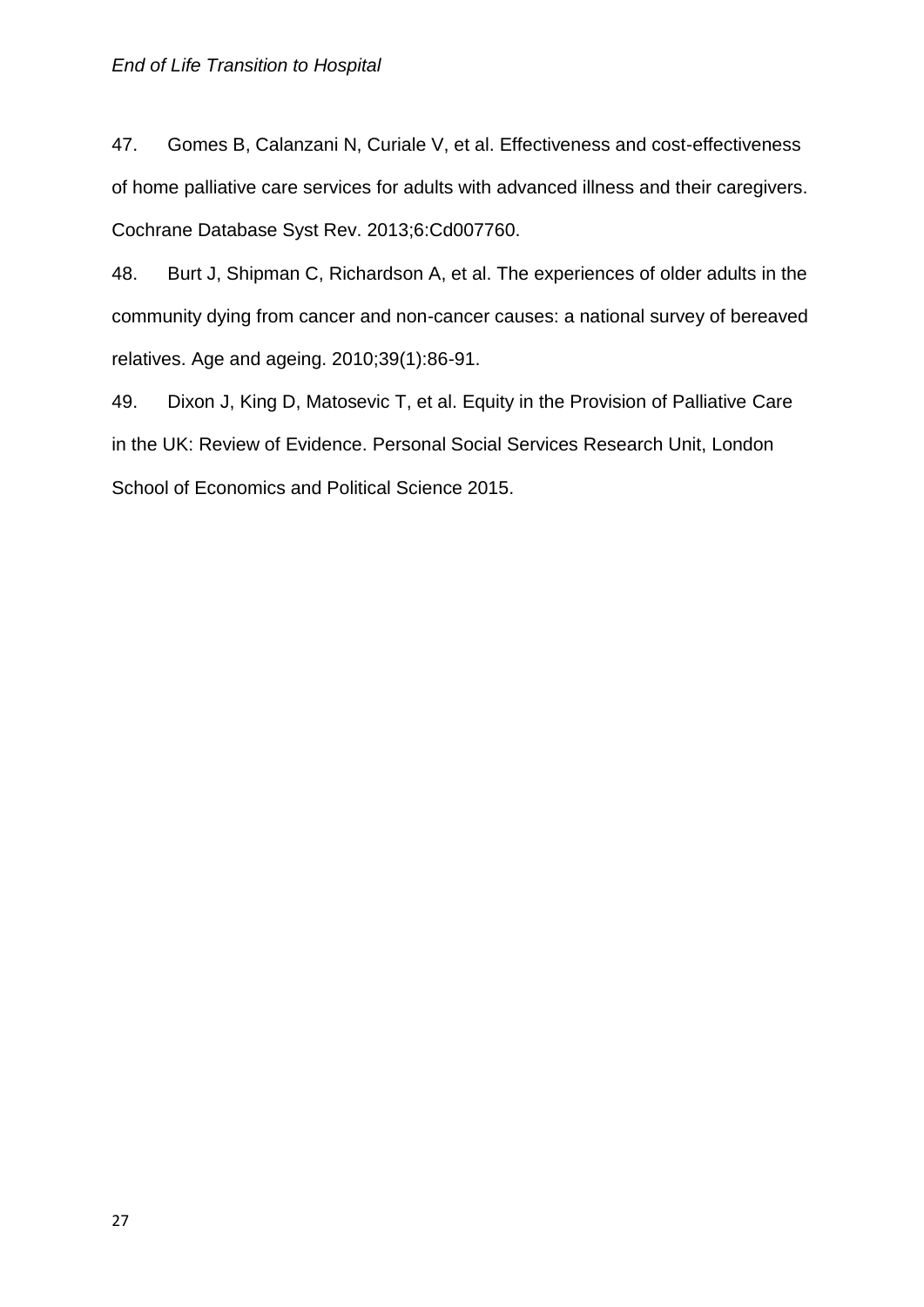# **TABLES**

| Table 1: Characteristics of Decedents and Informants (N=443) |                                  |              |               |  |  |  |  |
|--------------------------------------------------------------|----------------------------------|--------------|---------------|--|--|--|--|
| <b>Variable</b>                                              | <b>Characteristic</b>            | $\mathsf{n}$ | $\frac{9}{6}$ |  |  |  |  |
|                                                              |                                  |              |               |  |  |  |  |
| Decedent's                                                   | Husband/wife or partner          | 68           | 15.4          |  |  |  |  |
| relationship to                                              | Son or daughter                  | 303          | 68.4          |  |  |  |  |
| informant                                                    | Other relative                   | 67           | 15.1          |  |  |  |  |
|                                                              | Friend or staff (e.g. care home) | 5            | 1.1           |  |  |  |  |
| Decedent gender                                              | Male                             | 181          | 40.9          |  |  |  |  |
|                                                              | Female                           | 262          | 59.1          |  |  |  |  |
| Decedent age (years)                                         | Mean (Standard deviation)        | 87.4(6.4)    |               |  |  |  |  |
|                                                              | 75-79                            | 51           | 11.5          |  |  |  |  |
|                                                              | 80-84                            | 103          | 23.3          |  |  |  |  |
|                                                              | 85-89                            | 111          | 25.1          |  |  |  |  |
|                                                              | 90-94                            | 117          | 26.4          |  |  |  |  |
|                                                              | $95+$                            | 61           | 13.8          |  |  |  |  |
| Decedent ethnicity                                           | White                            | 410          | 92.6          |  |  |  |  |
|                                                              | White other/ other ethnicity     | 18           | 4.1           |  |  |  |  |
| Deprivation quintile of                                      | 1 Most deprived                  | 51           | 11.5          |  |  |  |  |
| decedent's area of                                           | $\overline{2}$                   | 69           | 15.6          |  |  |  |  |
| residence (Indices of                                        | 3                                | 111          | 25.1          |  |  |  |  |
| <b>Multiple Deprivation)</b>                                 | 4                                | 90           | 20.4          |  |  |  |  |
|                                                              | 5 Least deprived                 | 121          | 27.4          |  |  |  |  |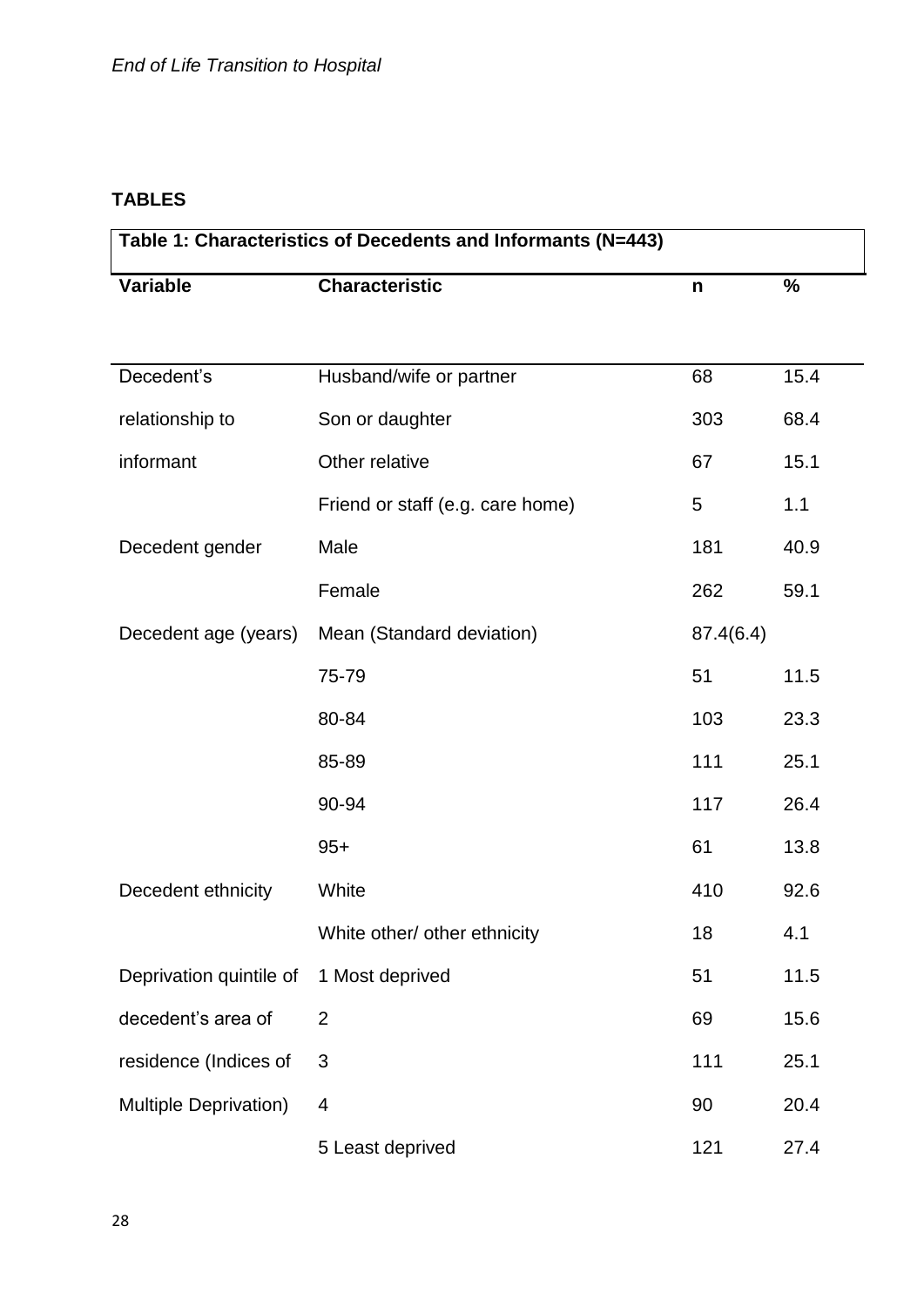| Underlying cause of        | Cancer (C)                        | 105            | 23.7 |
|----------------------------|-----------------------------------|----------------|------|
| death (ICD10 codes)        | Ischaemic heart disease (I20-125) | 69             | 15.6 |
|                            | Other circulatory (I [others])    | 52             | 11.7 |
|                            | Cerebrovascular (I60-169)         | 23             | 5.2  |
|                            | Respiratory (J [others])          | 90             | 20.3 |
|                            | Dementia (F01-F03, G30)           | 67             | 15.1 |
|                            | "Frailty" (R54)                   | 21             | 4.7  |
|                            | "Others"                          | 16             | 3.6  |
| Place of death             | Home*                             | 120            | 27.1 |
|                            | Care home +                       | 138            | 31.2 |
|                            | <b>Inpatient Hospice</b>          | 23             | 5.2  |
|                            | Hospital                          | 162            | 36.6 |
| Usual place of care in     | Home*                             | 254            | 57.3 |
| the last three months      | Care home +                       | 160            | 36.1 |
| of life                    | <b>Inpatient Hospice</b>          | $\overline{2}$ | 0.5  |
|                            | Hospital                          | 27             | 6.1  |
| Decedent's preferred Home* |                                   | 301            | 68.0 |
| place of death (as far     | Care Home +                       | 42             | 9.5  |
| as respondent knows)       | <b>Inpatient Hospice</b>          | 14             | 3.2  |
|                            | Hospital                          | 9              | 2.0  |
|                            | 2 or more preferences             | 5              | 1.14 |
|                            | No preference                     | 21             | 4.74 |
|                            | Don't know                        | 37             | 8.35 |
| Informant's preferred      | Home*                             | 186            | 42.0 |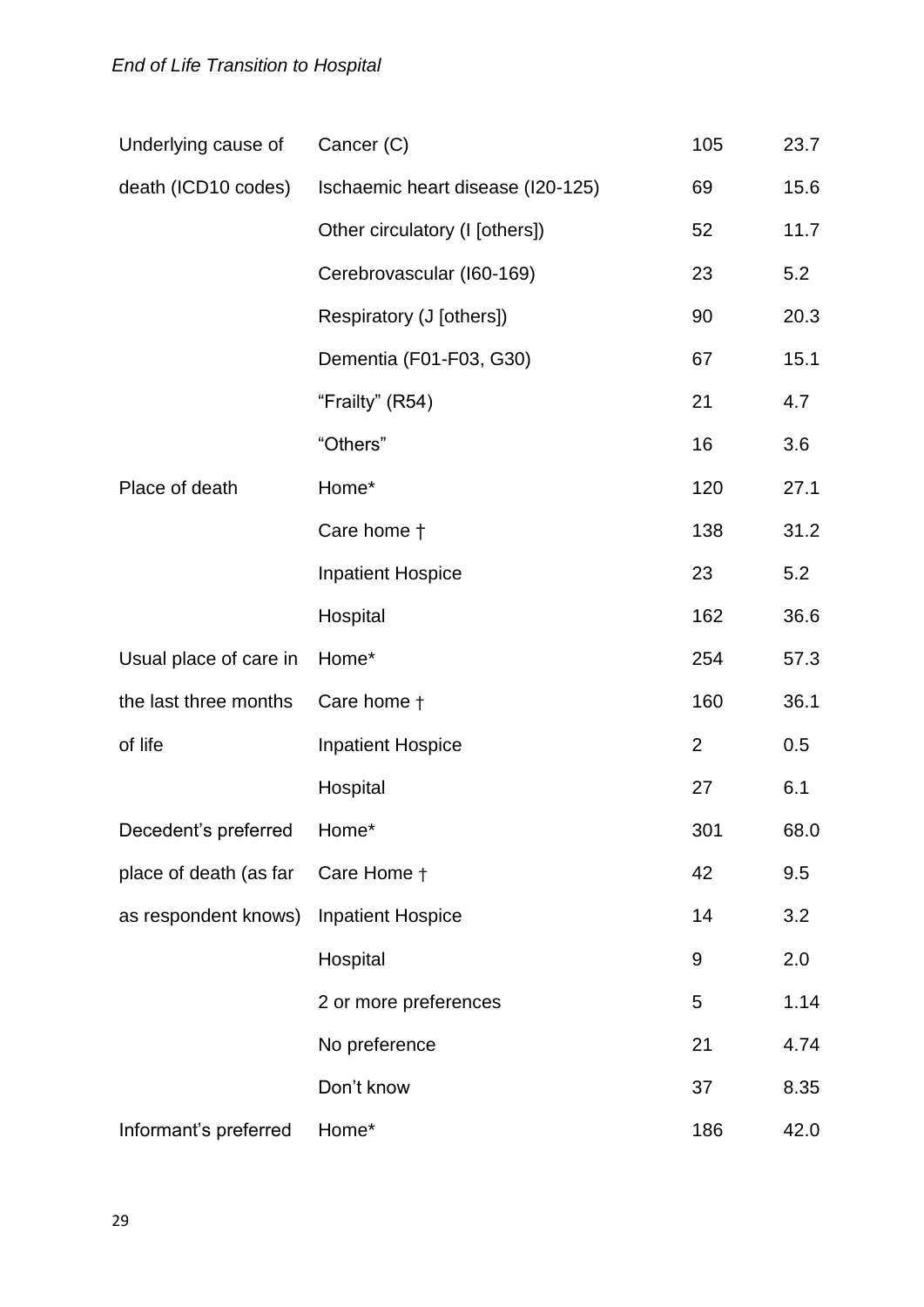| place of death (3    | Care Home +                              |                   | 111            | 25.1 |
|----------------------|------------------------------------------|-------------------|----------------|------|
| months before death) | <b>Inpatient Hospice</b>                 |                   | 27             | 6.1  |
|                      | Hospital                                 |                   | 43             | 9.7  |
|                      | No preference                            |                   | 58             | 13.1 |
|                      | 2 or more preferences                    | $\overline{7}$    | 1.6            |      |
| End of life (EoL)    | Patients with EoL transition to hospital | 146               | 33.0           |      |
| transition           | Patients with EoL                        | EoL transition to | 20             | 4.5  |
|                      | transition to                            | care homet        |                |      |
|                      | community institution                    | EoL transition to | 21             | 4.7  |
|                      |                                          | inpatient hospice |                |      |
|                      | <b>Patients without EoL</b>              | EoL in home*      | 120            | 27.1 |
|                      | transition                               | EoL in care homet | 118            | 26.6 |
|                      |                                          | EoL in inpatient  | $\overline{2}$ | 0.5  |
|                      |                                          | hospice           |                |      |
|                      |                                          | EoL in hospital   | 16             | 3.6  |

Column percentages that do not sum to one hundred percent are due to missing data;

\*Own home or home of friend or relative; † Nursing or residential home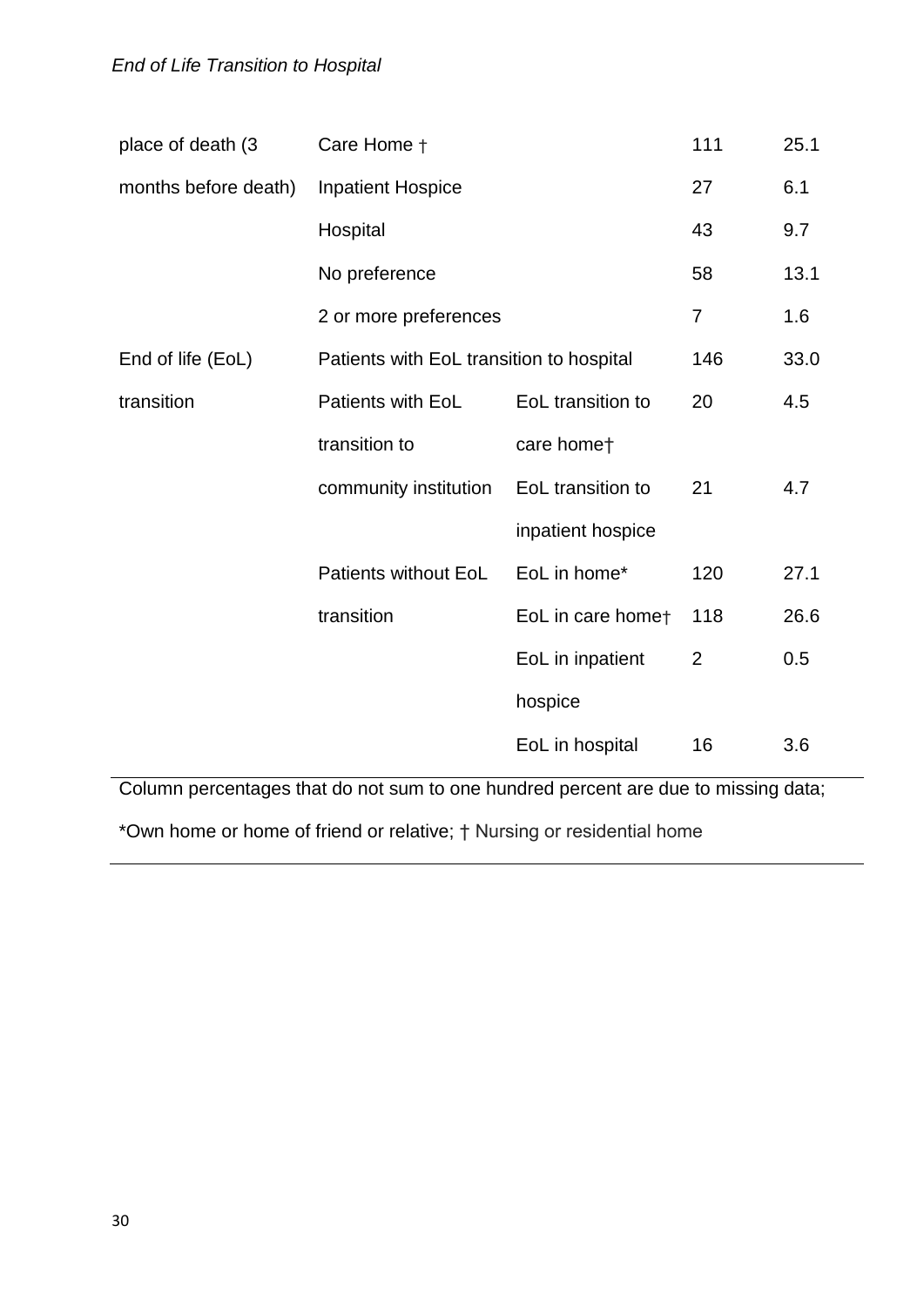# **Table 2: Multivariable Regression Analysis: EoL Transition to Hospital versus No**

# **Transition or Transition to Community Setting**

| <b>Variable</b>            | <b>Variable levels</b>  | <b>Prevalence</b> | 95% CI        | P value |
|----------------------------|-------------------------|-------------------|---------------|---------|
|                            |                         | <b>Ratio (PR)</b> |               |         |
| Age (years)                | (continuous)            | 1.00              | $0.98 - 1.02$ | 0.90    |
| Gender                     | Male                    | $1.00*$           |               |         |
|                            | Female                  | 1.21              | $0.94 - 1.55$ | 0.13    |
| <b>Usual place of care</b> | Institutional setting†  | $1.00*$           |               |         |
|                            | Home                    | 1.80              | 1.35-2.40     | < 0.001 |
| <b>Cause of death</b>      | Cancer                  | $1.00*$           |               |         |
|                            | Circulatory disease     | 1.53              | 1.06-2.20     | 0.024   |
|                            | Respiratory disease     | 2.07              | 1.42-3.01     | < 0.001 |
|                            | Other including frailty | 1.01              | $0.60 - 1.70$ | 0.98    |
|                            | and dementia            |                   |               |         |
| <b>Breathlessness</b>      | Not at all              | $1.00*$           |               |         |
|                            | Slightly/Moderately     | 1.46              | 0.83-2.56     | 0.19    |
|                            | Severely/Overwhelmingly | 1.96              | 1.12-3.43     | 0.018   |
| <b>Discussed preferred</b> | No/Don't know           | $1.00*$           |               |         |
| place of care with         | Yes                     | 0.60              | $0.42 - 0.88$ | 0.008   |
| health professional        |                         |                   |               |         |
| <b>Key health</b>          | <b>No</b>               | $1.00*$           |               |         |
| professional               | Yes                     | 0.74              | 0.58-0.95     | 0.019   |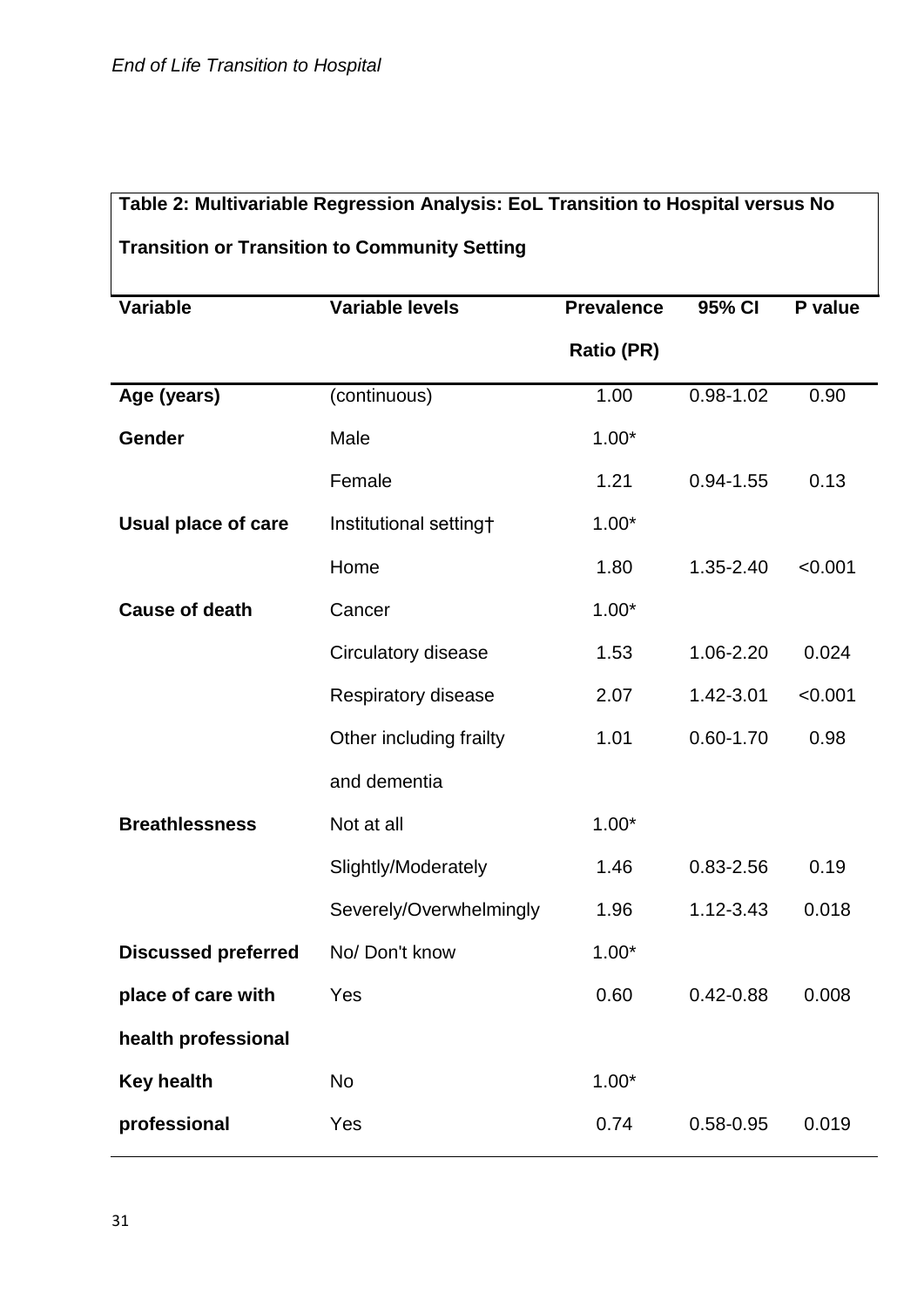N= 424 (3 excluded for missing data on key contact variable). Regression model is weighted by the inverse propensity score; CI=Confidence interval; EoL= end of life.

\* Reference group; †Institutional setting includes care home (n=160), inpatient hospice

(n=2), hospital with transition (n=11) (see figure 1). A PR of greater than one indicates

higher probability of EoL transition to hospital.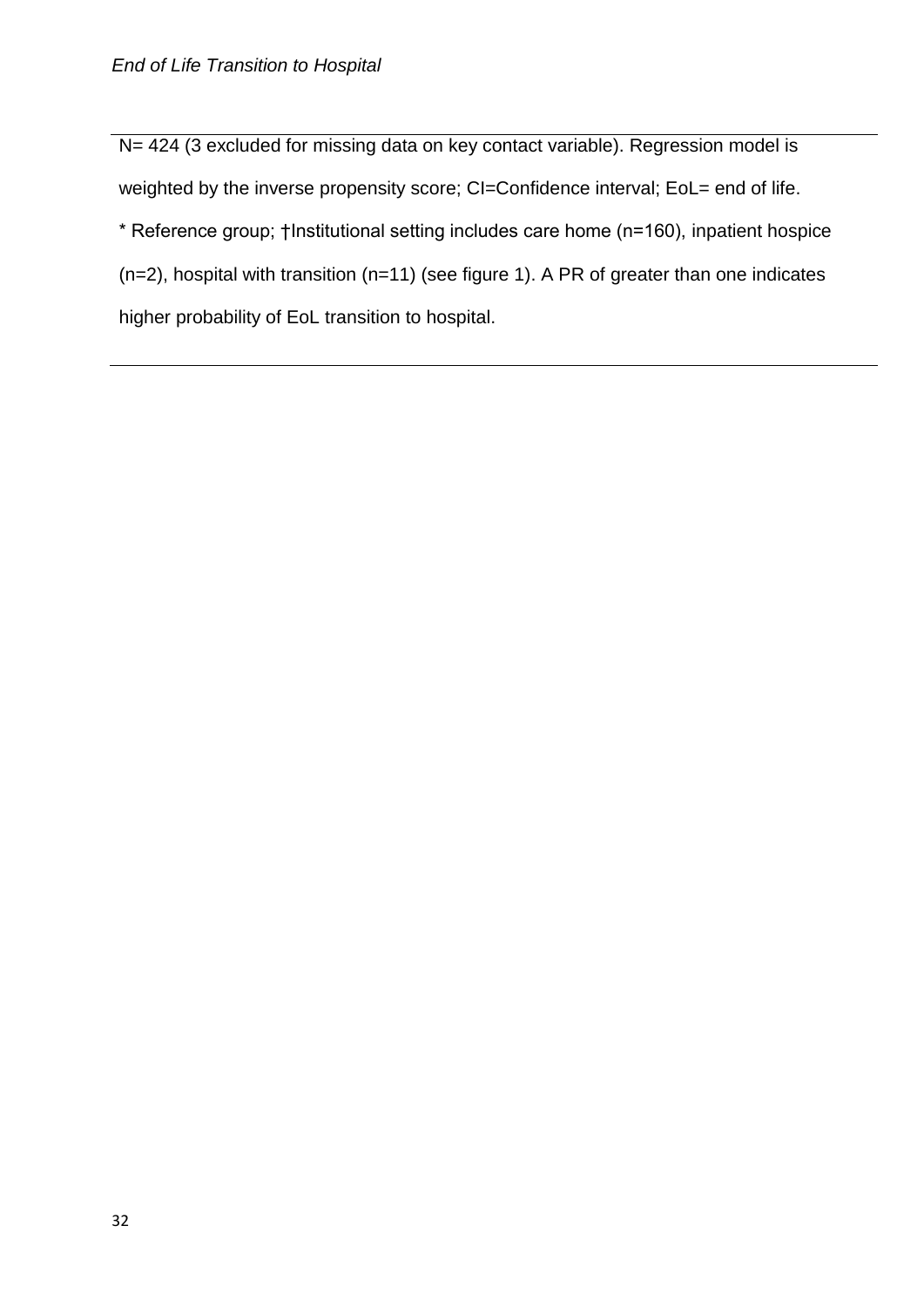## **SUPPLEMENTARY MATERIAL FOR ONLINE ONLY**

# **Supplementary table 1: Comparison of decedent characteristics for participants and non-participants**

|                       | Non-         |                     |                         |
|-----------------------|--------------|---------------------|-------------------------|
|                       | participants | <b>Participants</b> |                         |
|                       | $N = 439$    | $N = 443$           | p value                 |
|                       | $n$ (col %)  | $n$ (col %)         |                         |
| Patient's gender      |              |                     | Chi2 p=0.70             |
| Male                  | 185(42.1)    | 181(41.1)           |                         |
| Female                | 254(57.9)    | 262(59.1)           |                         |
| Patient's age (years) |              |                     |                         |
| Median (IQR)          | 86 (10)      | 88 (9)              | MW p=0.001*             |
| Mean (SD)             | 86.1(6.5)    | 87.4 (6.4)          |                         |
| 75-79                 | 84(19.1)     | 51(11.5)            | Chi2 p=0.014*           |
| 80-84                 | 107(24.4)    | 103(23.3)           |                         |
| 85-89                 | 107(24.4)    | 111(25.1)           |                         |
| 90-94                 | 94(21.4)     | 117(26.4)           |                         |
| $95+$                 | 47(10.7)     | 61(13.8)            |                         |
| Patient's cause of    |              |                     |                         |
| death                 |              |                     | Chi <sub>2</sub> p=0.28 |
| Cancer                | 125(28.5)    | 105(23.7)           |                         |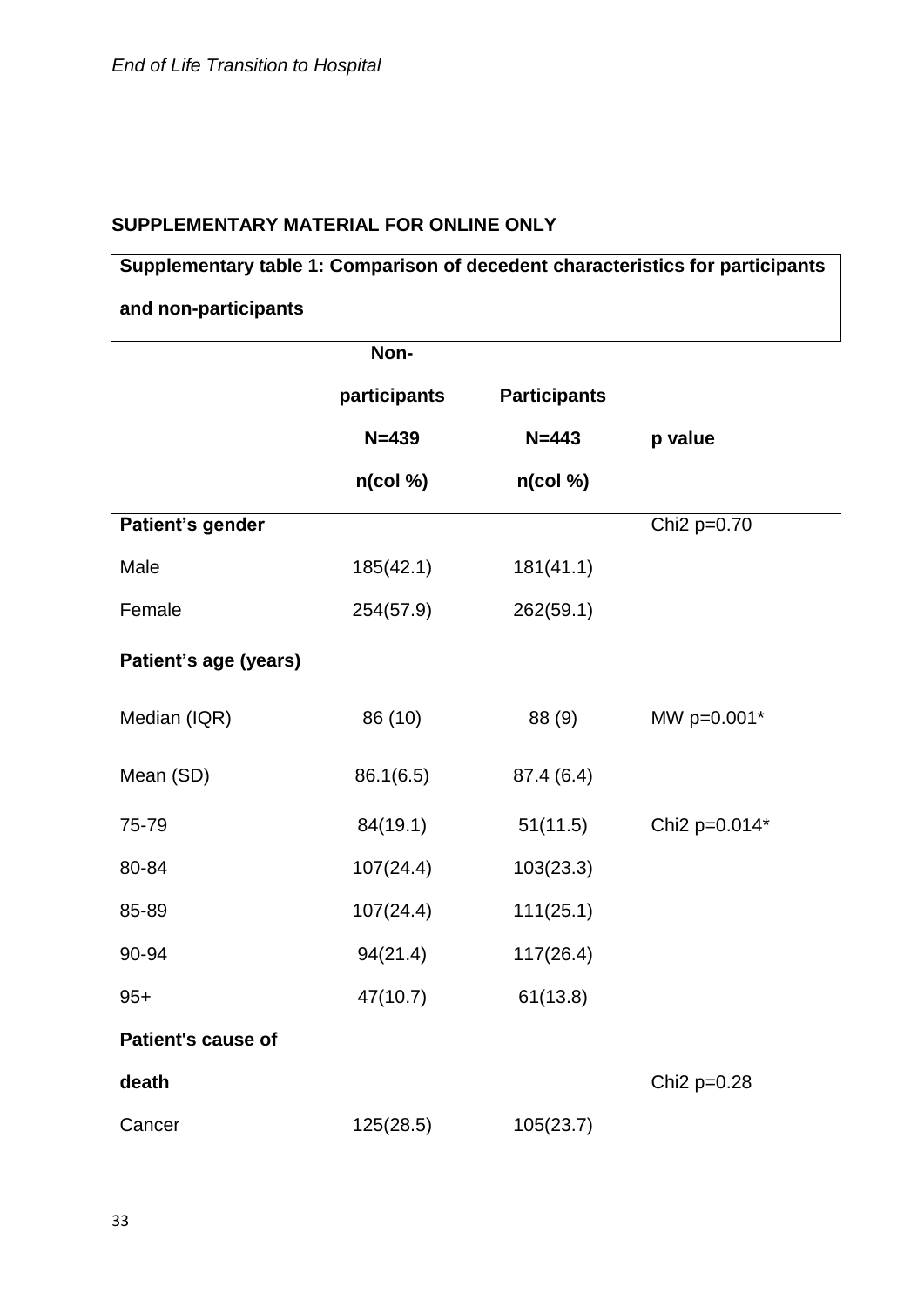| <b>Ischaemic heart</b>     |           |           |                         |
|----------------------------|-----------|-----------|-------------------------|
| disease                    | 54(12.3)  | 69(15.6)  |                         |
| Cerebrovascular            | 27(6.2)   | 23(5.2)   |                         |
| <b>Other Circulatory</b>   | 63(14.4)  | 52(11.7)  |                         |
| Respiratory                | 70(15.9)  | 90(20.3)  |                         |
| Dementia                   | 61(13.9)  | 67(15.1)  |                         |
| Frailty                    | 18(4.1)   | 21(4.7)   |                         |
| Other                      | 21(4.8)   | 16(3.6)   |                         |
| <b>Place of death</b>      |           |           | Chi2 p=0.005*           |
| Home                       | 84(19.1)  | 120(27.1) |                         |
| Care home                  | 124(28.2) | 138(31.2) |                         |
| <b>Inpatient Hospice</b>   | 36(8.2)   | 23(5.2)   |                         |
| Hospital                   | 195(44.4) | 162(36.6) |                         |
| <b>Indices of Multiple</b> |           |           |                         |
| Deprivation <sup>+</sup>   |           |           | Chi <sub>2</sub> p=0.09 |
| 1 (most deprived)          | 54(12.3)  | 51(11.5)  |                         |
| $\overline{2}$             | 98(22.3)  | 69(15.6)  |                         |
| 3                          | 96(21.9)  | 111(25.1) |                         |
| 4                          | 73(16.6)  | 90(20.4)  |                         |
| 5 (least deprived)         | 118(26.9) | 121(27.4) |                         |
|                            |           |           |                         |

MW= Mann Whitney Test; SD= standard deviation; IQR= interquartile range

\*Significant at p<0.05 level; † missing value for 1 participant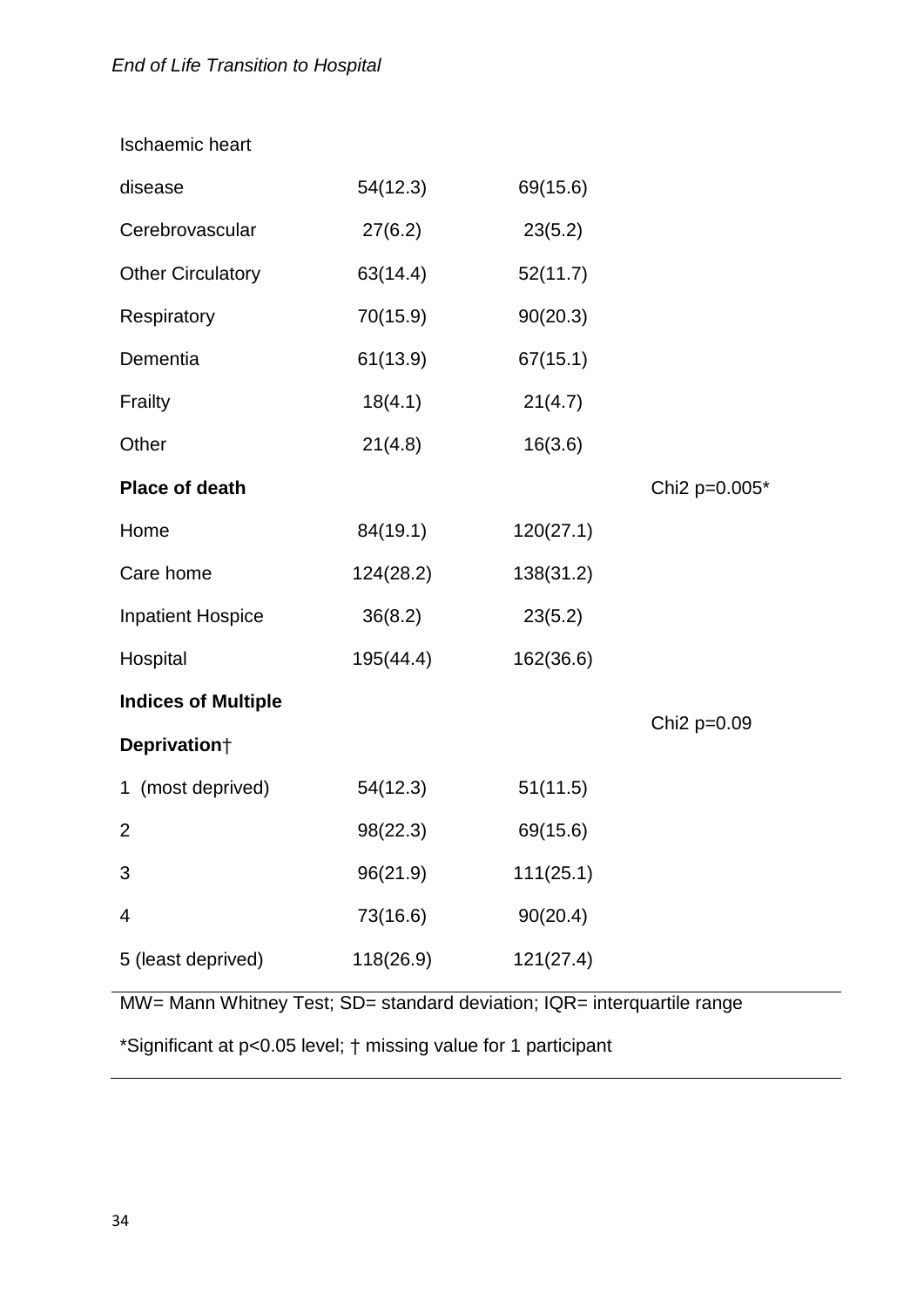| Supplementary table 2: Unadjusted Univariate Analysis of Illness and |                                                |             |      |               |      |         |                |  |  |
|----------------------------------------------------------------------|------------------------------------------------|-------------|------|---------------|------|---------|----------------|--|--|
|                                                                      | <b>Environmental Factors by EoL Transition</b> |             |      |               |      |         |                |  |  |
|                                                                      |                                                |             |      |               |      |         |                |  |  |
|                                                                      |                                                | EoL         |      | No EoL        |      | p       | <b>Missing</b> |  |  |
|                                                                      |                                                | transition  |      | transition or |      | value   |                |  |  |
|                                                                      |                                                | to hospital |      | transition to |      |         |                |  |  |
|                                                                      |                                                | $(N=146)$   |      | inpatient     |      |         |                |  |  |
|                                                                      |                                                |             |      | hospice/care  |      |         |                |  |  |
|                                                                      |                                                |             |      | home (N=281)  |      |         |                |  |  |
|                                                                      |                                                | n           | col% | $\mathsf{n}$  | col% |         | $n$ (%)        |  |  |
| <b>Illness Factors</b>                                               |                                                |             |      |               |      |         |                |  |  |
| Cause of death                                                       |                                                | 25          | 17.1 | 77            | 27.4 | < 0     |                |  |  |
|                                                                      | Cancer                                         |             |      |               |      | .001    |                |  |  |
|                                                                      | Circulatory                                    | 53          | 36.3 | 83            | 29.5 |         |                |  |  |
|                                                                      | disease                                        |             |      |               |      |         |                |  |  |
|                                                                      | Respiratory                                    | 48          | 32.9 | 37            | 13.2 |         |                |  |  |
|                                                                      | disease                                        |             |      |               |      |         |                |  |  |
|                                                                      | Other including                                | 20          | 13.7 | 84            | 29.9 |         |                |  |  |
|                                                                      | dementia and                                   |             |      |               |      |         |                |  |  |
|                                                                      | frailty                                        |             |      |               |      |         |                |  |  |
| Number of                                                            | $\mathbf 1$                                    | 17          | 11.6 | 74            | 26.3 | < 0.001 |                |  |  |
| mentioned                                                            | $\overline{2}$                                 | 30          | 20.6 | 107           | 38.1 |         |                |  |  |
| causes of death                                                      | $\mathfrak{B}$                                 | 28          | 19.2 | 54            | 19.2 |         |                |  |  |
|                                                                      | $4+$                                           | 71          | 48.6 | 46            | 16.4 |         |                |  |  |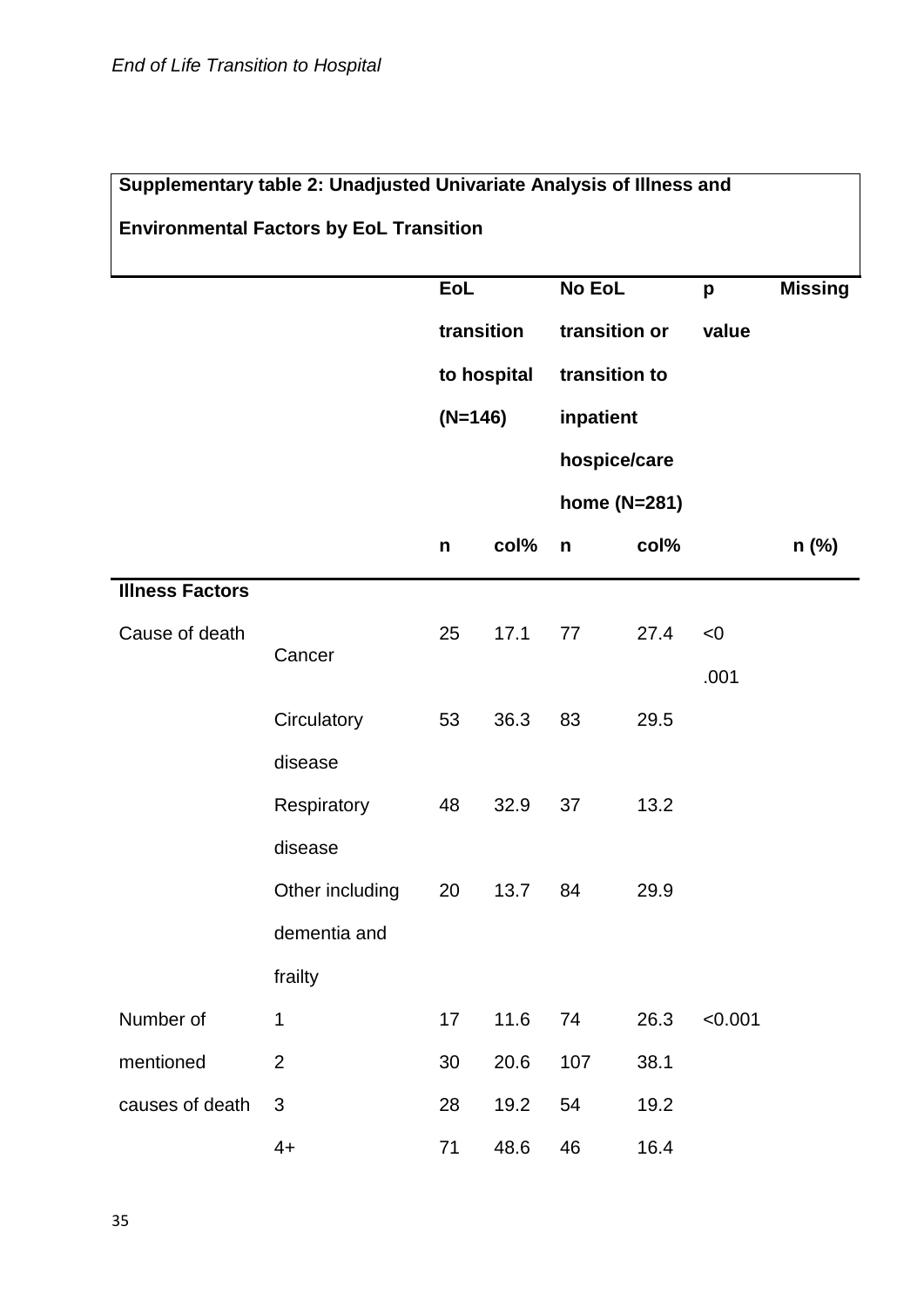# *End of Life Transition to Hospital*

| Pain                  | Not at all      | 52 | 41.6 | 103 | 40.6 | 0.27    | 48(11.2) |  |  |
|-----------------------|-----------------|----|------|-----|------|---------|----------|--|--|
|                       | Slightly/       | 62 | 49.6 | 114 | 44.9 |         |          |  |  |
|                       | Moderately      |    |      |     |      |         |          |  |  |
|                       | Severely/       | 11 | 8.8  | 37  | 14.6 |         |          |  |  |
|                       | Overwhelmingly  |    |      |     |      |         |          |  |  |
| <b>Breathlessness</b> | Not at all      | 10 | 7.3  | 44  | 17.5 | < 0.001 | 38(8.9)  |  |  |
|                       | Slightly/       | 51 | 37.0 | 120 | 47.8 |         |          |  |  |
|                       | Moderately      |    |      |     |      |         |          |  |  |
|                       | Severely/       | 77 | 55.8 | 87  | 34.7 |         |          |  |  |
|                       | Overwhelmingly  |    |      |     |      |         |          |  |  |
| Depression            | Not at all      | 51 | 39.2 | 99  | 39.1 | 0.77    | 44(10.3) |  |  |
|                       | Occasionally/   | 47 | 36.2 | 99  | 39.1 |         |          |  |  |
|                       | Sometimes       |    |      |     |      |         |          |  |  |
|                       | Most of the     | 32 | 24.6 | 55  | 21.7 |         |          |  |  |
|                       | time/Definitely |    |      |     |      |         |          |  |  |
| Anxiety               | Not at all      | 39 | 28.1 | 87  | 33.3 | 0.55    | 27(6.3)  |  |  |
|                       | Occasionally/   | 77 | 55.4 | 133 | 51.0 |         |          |  |  |
|                       | Sometimes       |    |      |     |      |         |          |  |  |
|                       | Most of the     | 23 | 16.6 | 41  | 15.7 |         |          |  |  |
|                       | time/Thought of |    |      |     |      |         |          |  |  |
|                       | nothing else    |    |      |     |      |         |          |  |  |
| Family anxiety        | Not at all      | 11 | 7.6  | 37  | 13.5 | 0.019   | 8(1.9)   |  |  |
|                       | Occasionally/   | 31 | 21.5 | 81  | 29.5 |         |          |  |  |
|                       | Sometimes       |    |      |     |      |         |          |  |  |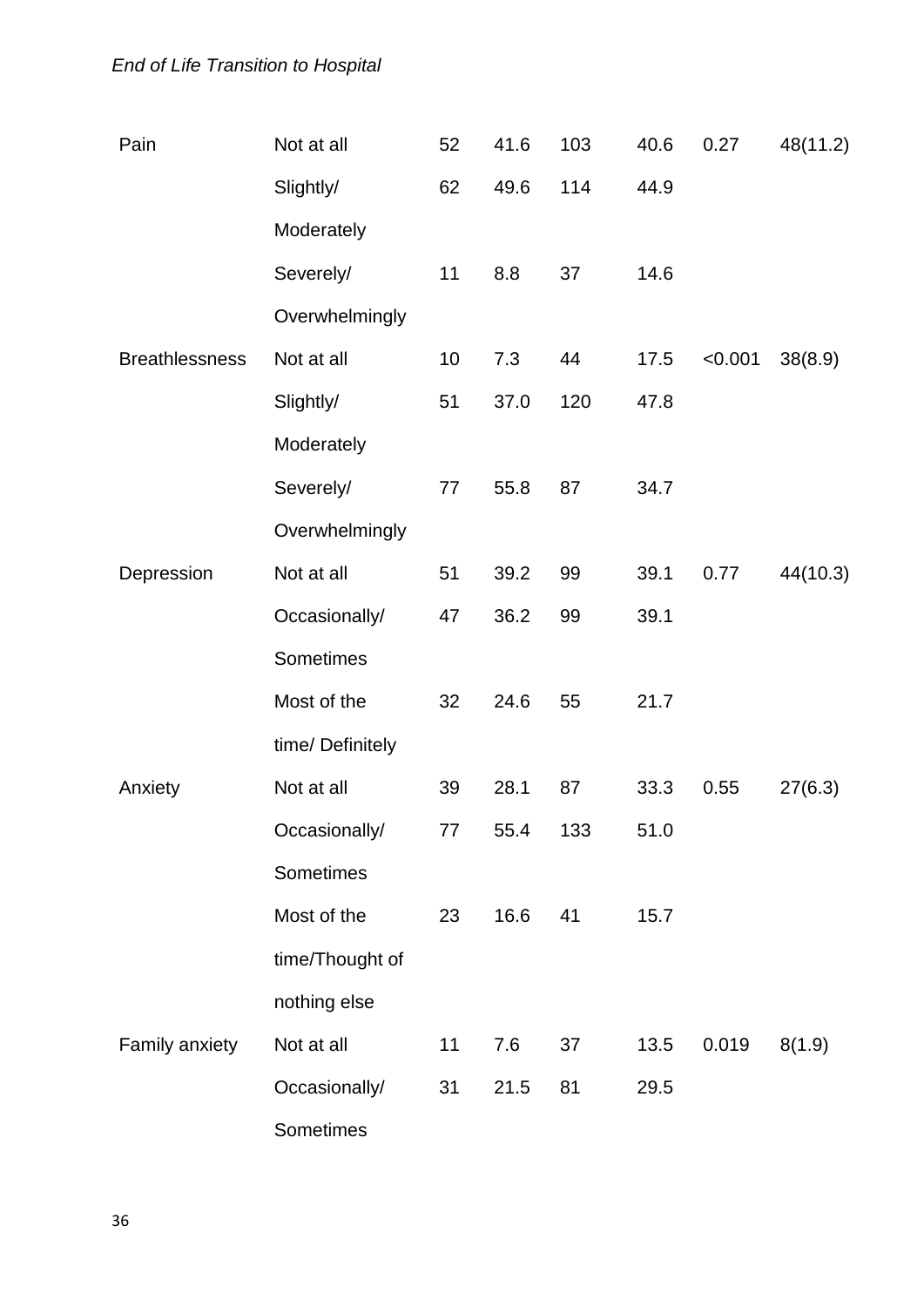# *End of Life Transition to Hospital*

|                              | Most of the       | 102       | 70.8        | 157            | 57.1 |            |         |
|------------------------------|-------------------|-----------|-------------|----------------|------|------------|---------|
|                              | time/ Always      |           |             |                |      |            |         |
| Felt at peace                | All /Most of the  | 64        | 49.6        | 154            | 58.1 | 0.27       | 33(7.7) |
|                              | time              |           |             |                |      |            |         |
|                              | Some of the       | 31        | 24.0        | 51             | 19.3 |            |         |
|                              | time/Occasionally |           |             |                |      |            |         |
|                              | Not very often/   | 34        | 26.4        | 60             | 22.6 |            |         |
|                              | Not at all        |           |             |                |      |            |         |
| <b>Environmental Factors</b> |                   |           |             |                |      |            |         |
| Usual place of               | Home              | 105       | 71.9        | 149            | 53.0 | $N/A \neq$ |         |
| care                         | Care home         | 41        | 28.1        | 119            | 42.4 |            |         |
|                              | Inpatient         | $\pmb{0}$ | $\pmb{0}$   | $\overline{2}$ | 0.7  |            |         |
|                              | Hospice           |           |             |                |      |            |         |
|                              | Hospital          | 0         | $\mathbf 0$ | 11             | 3.9  |            |         |
| <b>Discussed</b>             | No/Don't know     | 123       | 85.4        | 197            | 71.6 | 0.002      | 8(1.9)  |
| preferred place of           |                   |           |             |                |      |            |         |
| care with clinician          | Yes               | 21        | 14.6        | 78             | 28.4 |            |         |
| Key healthcare               | No                | 85        | 58.6        | 110            | 39.4 | < 0.001    | 3(0.7)  |
| professional*                | Yes               | 60        | 41.4        | 169            | 60.6 |            |         |
| GP face-to-face              | Mean/SD           | 3.60      | 4.6         | 4.45           | 4.5  | $0.002+$   | 2(0.5)  |
| contacts                     |                   |           |             |                |      |            |         |
| Community nurse              | Mean/SD           | 3.82      | 9.9         | 4.75           | 12.4 | $0.80+$    | 9(2.1)  |
| contacts                     |                   |           |             |                |      |            |         |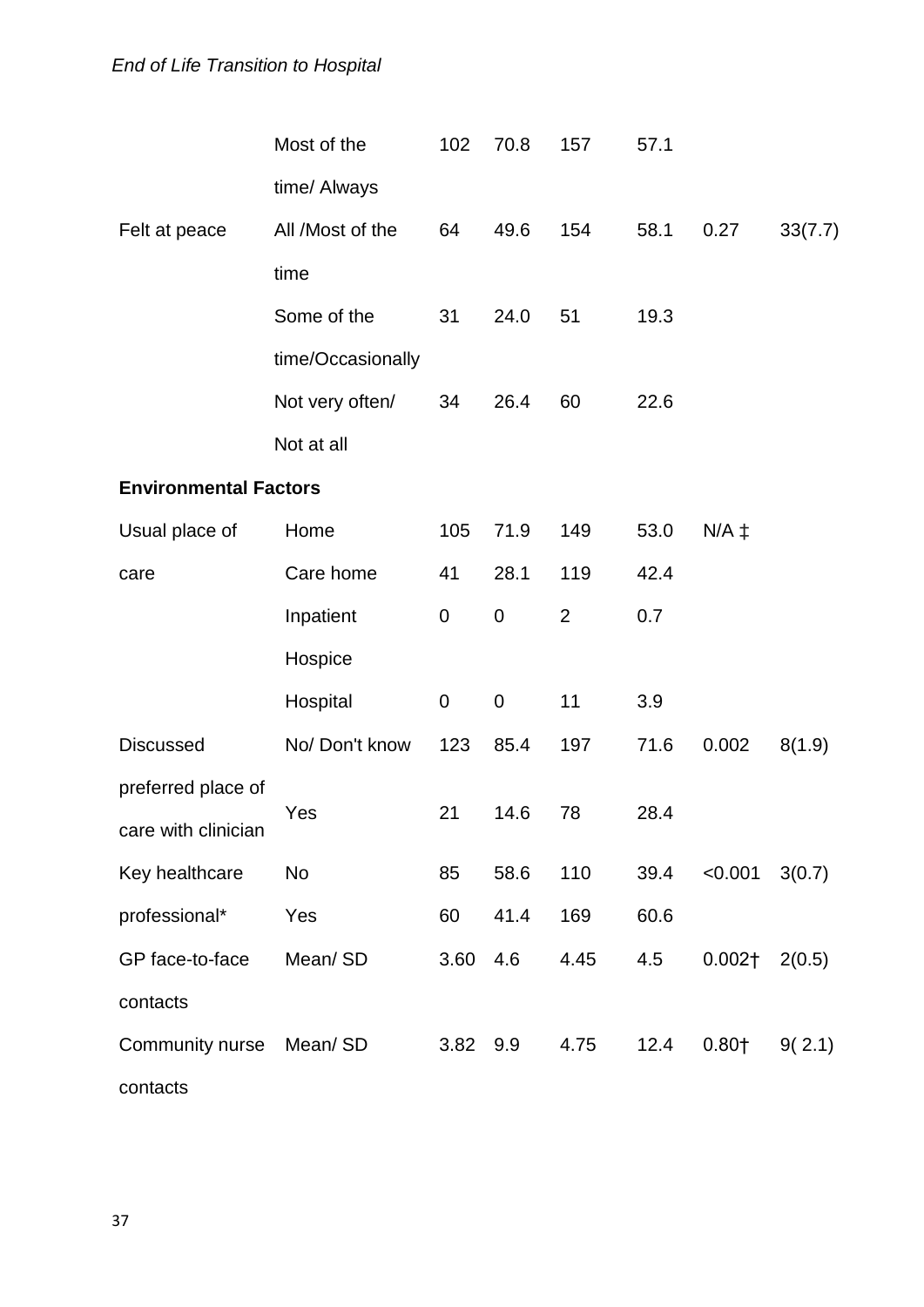| Specialist        | No/Don't know 113 77.4 188 |    |         | 66.9 | 0.024 |
|-------------------|----------------------------|----|---------|------|-------|
| Palliative Care § |                            |    |         |      |       |
|                   | Yes                        | 33 | 22.6 93 | 33.1 |       |

N=427. SD= Standard Deviation; GP= General Practitioner; EoL=End of Life; P values pertain to chi 2 test of association unless indicated otherwise; † Mann-Whitney test. ‡ Chi square test not performed due to zero cell counts. Symptoms relate to last week of life and health service to the last three months of life. § Specialist palliative care in all settings, including hospice care, palliative care, Marie Curie or Macmillan or any other specialist palliative care service. \*Missing values for key healthcare professional (n=76, 17%) have been imputed using specialist palliative care/specialist nurses variable.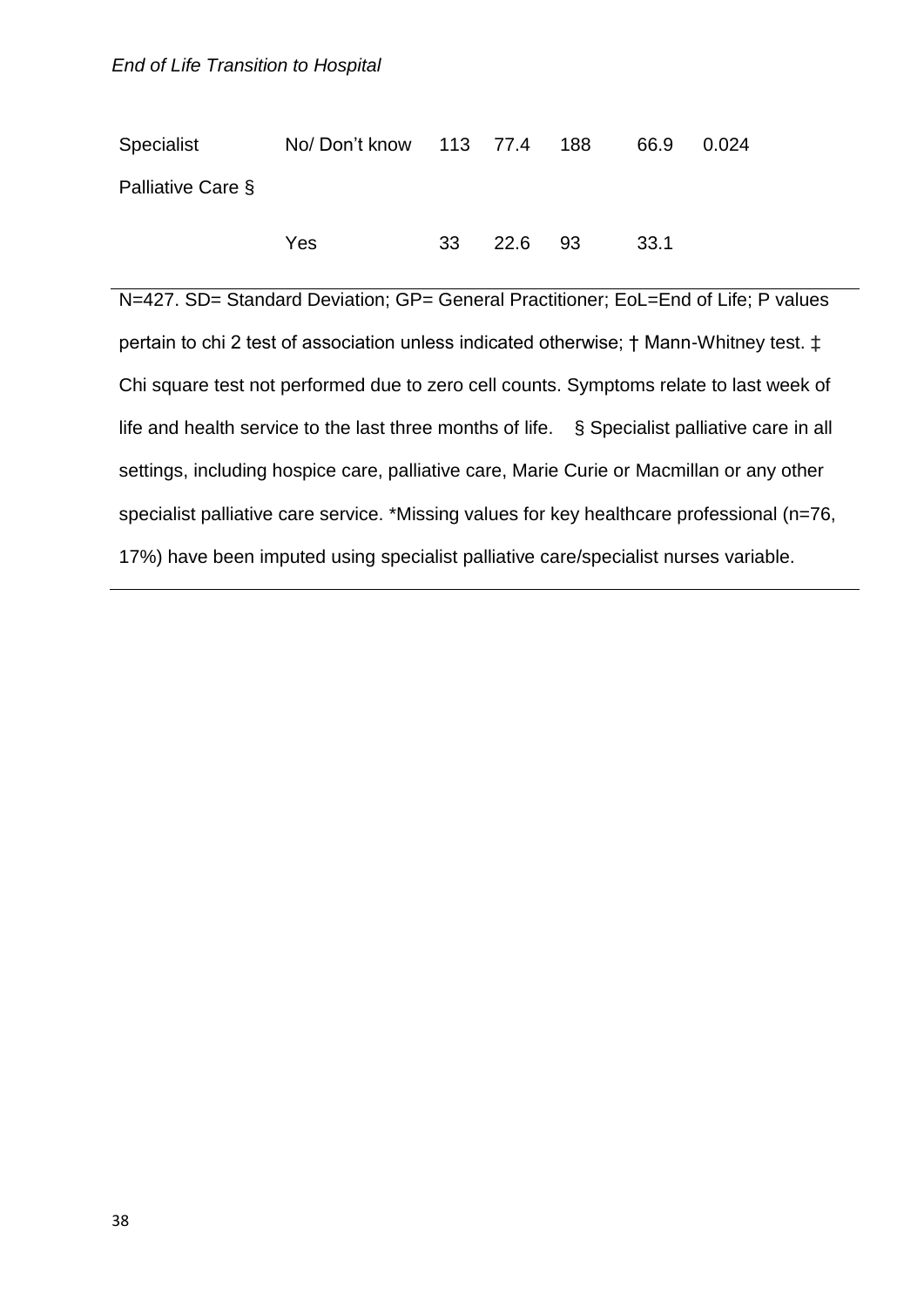| Supplementary table 3: Sensitivity Analysis on Dependent Variable |               |           |                          |                          |           |                          |                |           |                          |              |  |
|-------------------------------------------------------------------|---------------|-----------|--------------------------|--------------------------|-----------|--------------------------|----------------|-----------|--------------------------|--------------|--|
|                                                                   |               |           | <b>Model 1 (N=424)</b>   |                          |           | <b>Model 2 (N=413)</b>   |                |           | Model 3 (N=383)          |              |  |
|                                                                   |               |           |                          | P                        |           |                          | P              |           |                          | P            |  |
|                                                                   |               | <b>PR</b> | 95% CI                   | value                    | <b>PR</b> | 95% CI                   | value          | <b>PR</b> | 95% CI                   | value        |  |
| Age (years)                                                       | (continuous)  | 1.00      | $0.98 -$                 | 0.90                     | 1.00      | $0.98 -$                 | 0.87           | 1.00      | $0.98 -$                 | 0.79         |  |
|                                                                   |               |           | 1.02                     |                          |           | 1.02                     |                |           | 1.02                     |              |  |
| Gender                                                            | Male          | $1.00*$   | $\overline{\phantom{a}}$ | $\overline{\phantom{0}}$ | $1*$      | $\overline{\phantom{a}}$ | $\blacksquare$ | $1*$      | $\overline{\phantom{0}}$ |              |  |
|                                                                   | Female        | 1.21      | $0.94 -$                 | 0.13                     | 1.18      | $0.92 -$                 | 0.18           | 1.22      | $0.97 -$                 | 0.09         |  |
|                                                                   |               |           | 1.55                     |                          |           | 1.51                     |                |           | 1.54                     |              |  |
| <b>Usual place of</b>                                             | Institutional | $1.00*$   | $\blacksquare$           |                          | $1*$      | $\blacksquare$           | $\overline{a}$ | $1*$      |                          |              |  |
| care                                                              | setting       |           |                          |                          |           |                          |                |           |                          |              |  |
|                                                                   | Home          | 1.80      | $1.35 - 2.4$             | < 0.001                  | 1.66      | $1.24 -$                 | 0.001          | 1.78      | $1.34 -$                 | <0.00        |  |
|                                                                   |               |           |                          |                          |           | 2.21                     |                |           | 2.36                     | $\mathbf{1}$ |  |
| <b>Cause of death</b>                                             | Cancer        | $1.00*$   |                          |                          | $1^*$     |                          |                | $1*$      |                          |              |  |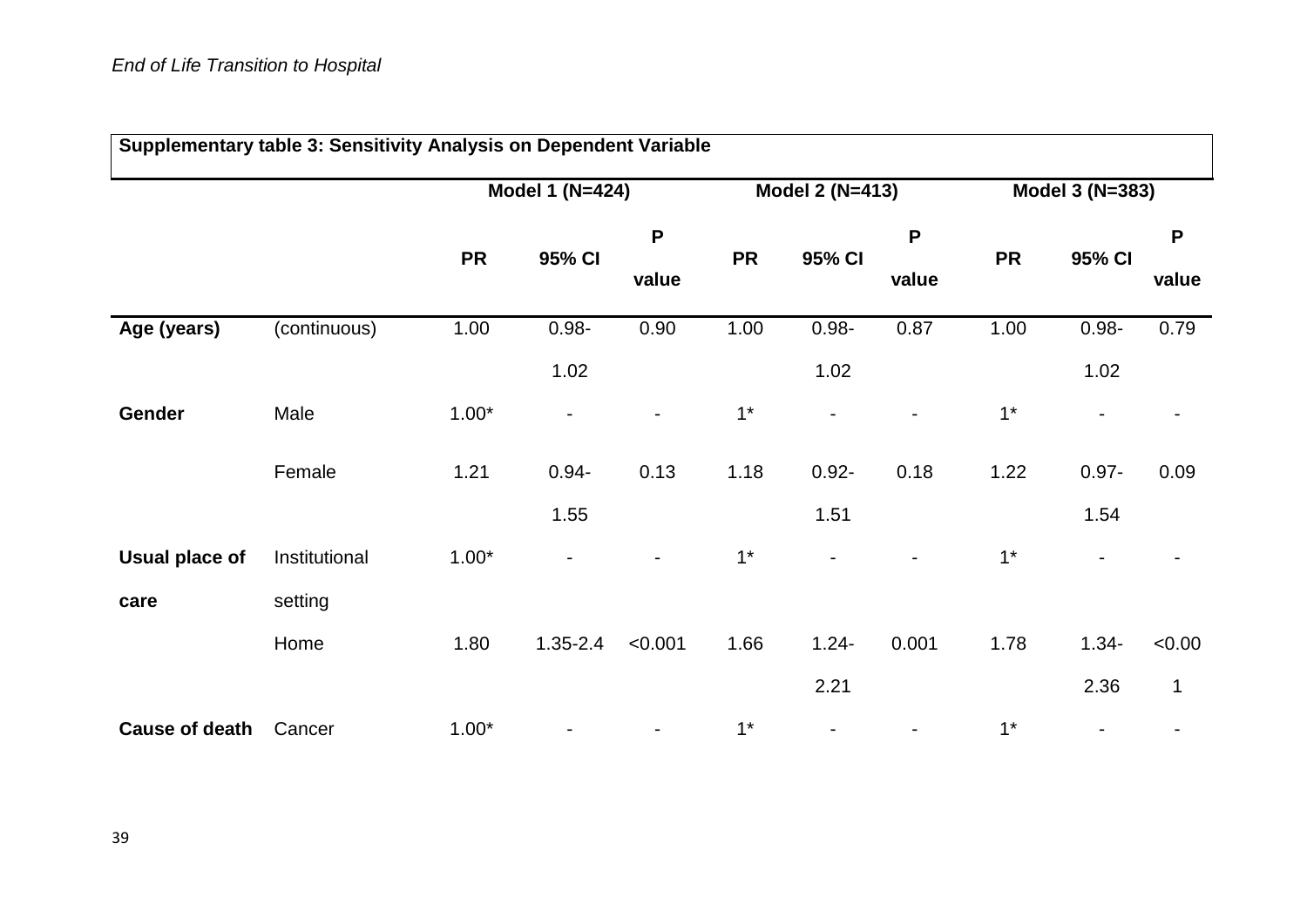|                       | Circulatory     | 1.53    | $1.06 - 2.2$ | 0.024   | 1.45  | $1.01 -$ | 0.046   | 1.15 | $0.84 -$                 | 0.37  |
|-----------------------|-----------------|---------|--------------|---------|-------|----------|---------|------|--------------------------|-------|
|                       | disease         |         |              |         |       | 2.09     |         |      | 1.57                     |       |
|                       | Respiratory     | 2.07    | $1.42 -$     | < 0.001 | 1.99  | $1.37 -$ | < 0.001 | 1.53 | $1.11 -$                 | 0.010 |
|                       | disease         |         | 3.01         |         |       | 2.89     |         |      | 2.1                      |       |
|                       | Other including | 1.01    | $0.6 - 1.7$  | 0.98    | 0.92  | $0.54 -$ | 0.77    | 0.73 | $0.45 -$                 | 0.22  |
|                       | frailty and     |         |              |         |       | 1.57     |         |      | $1.2$                    |       |
|                       | dementia        |         |              |         |       |          |         |      |                          |       |
| <b>Breathlessness</b> | Not at all      | $1.00*$ |              |         | $1^*$ |          |         | $1*$ |                          |       |
|                       | Slightly/       | 1.46    | $0.83 -$     | 0.19    | 1.44  | $0.82 -$ | 0.20    | 1.58 | $0.91 -$                 | 0.11  |
|                       | Moderately      |         | 2.56         |         |       | 2.53     |         |      | 2.77                     |       |
|                       | Severely/       | 1.96    | $1.12 -$     | 0.018   | 1.93  | $1.11 -$ | 0.021   | 2.12 | $1.22 -$                 | 0.008 |
|                       | Overwhelmingly  |         | 3.43         |         |       | 3.38     |         |      | 3.7                      |       |
| <b>Discussed</b>      | No/Don't know   | $1.00*$ |              |         | $1*$  |          |         | $1*$ | $\overline{\phantom{a}}$ |       |
| preferred place       | Yes             | 0.60    | $0.42 -$     | 0.008   | 0.60  | $0.42 -$ | 0.007   | 0.64 | $0.45 -$                 | 0.010 |
| of death with         |                 |         | 0.88         |         |       | 0.87     |         |      | 0.9                      |       |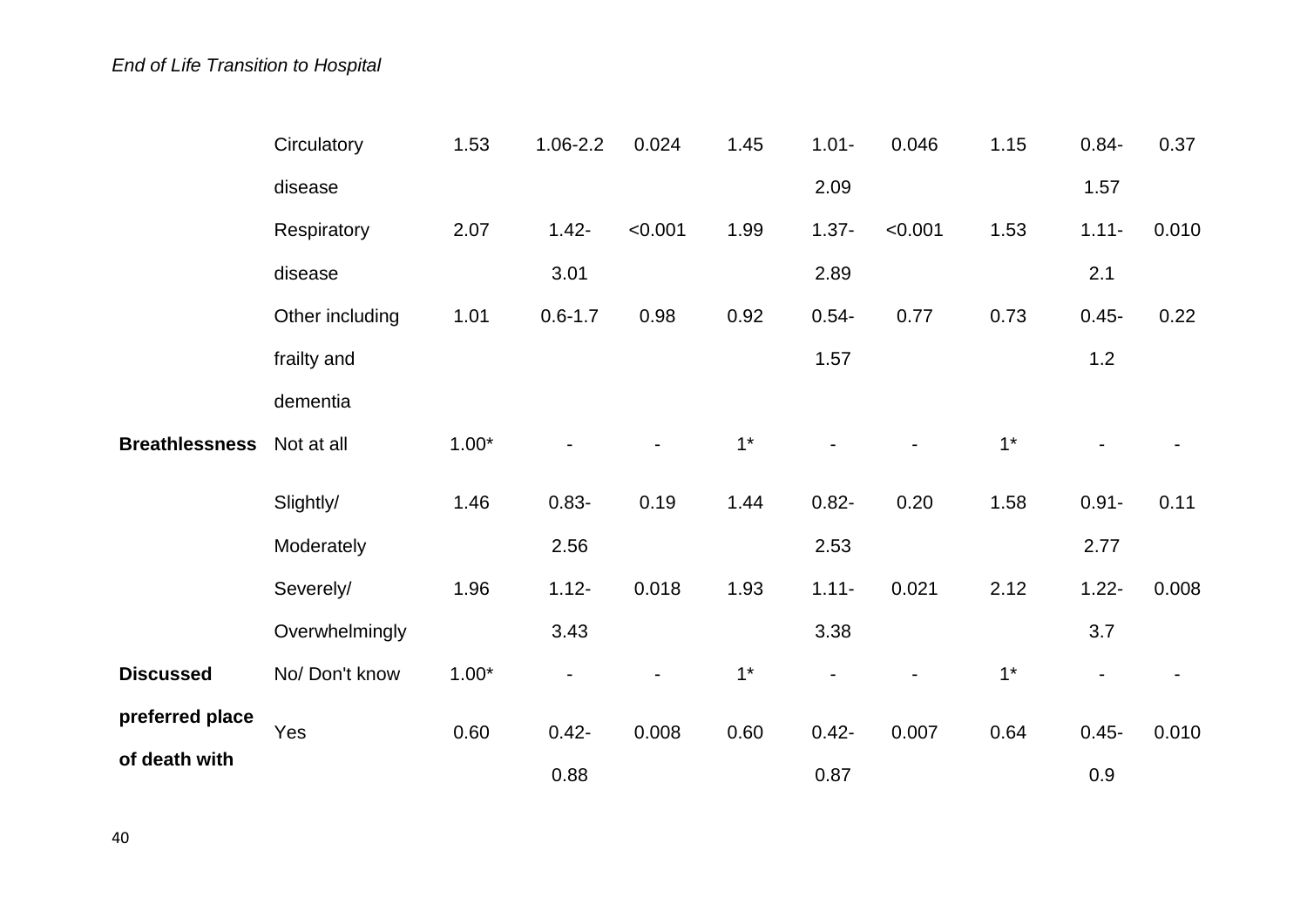| health                                                                                                                           |           |         |          |       |       |          |       |      |                |       |
|----------------------------------------------------------------------------------------------------------------------------------|-----------|---------|----------|-------|-------|----------|-------|------|----------------|-------|
| professional                                                                                                                     |           |         |          |       |       |          |       |      |                |       |
| <b>Key health</b>                                                                                                                | <b>No</b> | $1.00*$ |          |       | $1^*$ |          |       |      | $\blacksquare$ |       |
| professional                                                                                                                     | Yes       | 0.74    | $0.58 -$ | 0.019 | 0.73  | $0.57 -$ | 0.013 | 0.77 | $0.61 -$       | 0.024 |
|                                                                                                                                  |           |         | 0.95     |       |       | 0.93     |       |      | 0.97           |       |
| *Reference; PR=prevalence ratio; CI= confidence interval. Model 1: Final model with EoL transition to hospital (1) vs no EoL     |           |         |          |       |       |          |       |      |                |       |
| transition/ transition to care home or inpatient hospice (0); Model 2: Excluded EoL transition to community from hospital (n=11) |           |         |          |       |       |          |       |      |                |       |
| Model 3: Excluded EoL transition to community from hospital and other community settings (n=41).                                 |           |         |          |       |       |          |       |      |                |       |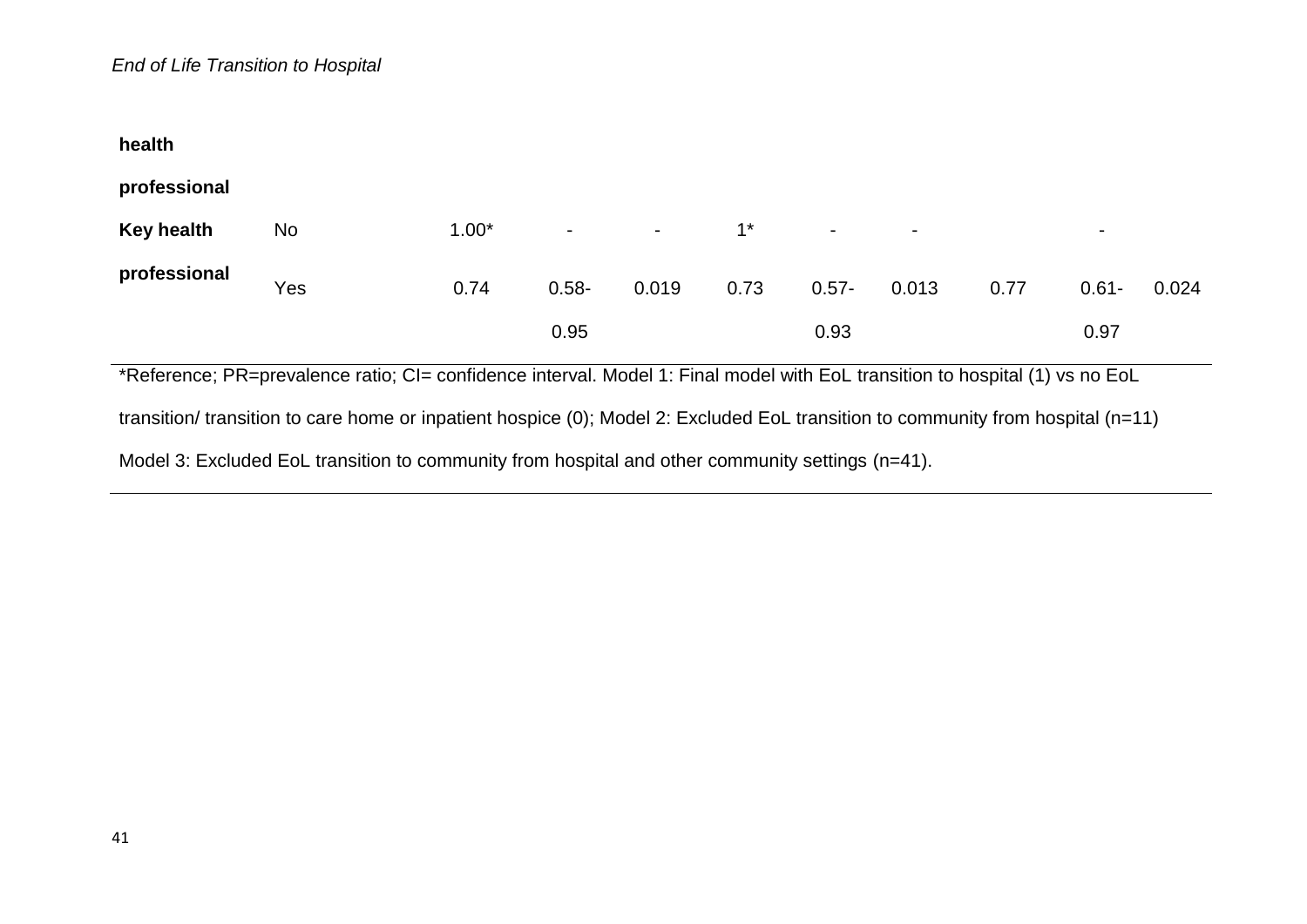| Supplementary Table 4: Sensitivity Analysis for Multivariable Regression of EoL |                         |                   |               |         |  |  |
|---------------------------------------------------------------------------------|-------------------------|-------------------|---------------|---------|--|--|
| Transition to Hospital versus No Transition or Transition to Community Setting  |                         |                   |               |         |  |  |
| <b>Variable</b>                                                                 | <b>Variable levels</b>  | <b>Prevalence</b> | 95% CI        | P value |  |  |
|                                                                                 |                         | <b>Ratio (PR)</b> |               |         |  |  |
| Age (years)                                                                     | (continuous)            | 1.00              | $0.98 - 1.02$ | 0.96    |  |  |
|                                                                                 |                         |                   |               |         |  |  |
| Gender                                                                          | Male                    | $1.00*$           |               |         |  |  |
|                                                                                 | Female                  | 1.22              | $0.96 - 1.56$ | 0.12    |  |  |
| <b>Usual place of care</b>                                                      | Institutional setting†  | $1.00*$           |               |         |  |  |
|                                                                                 | Home                    | 1.86              | 1.34-2.50     | < 0.001 |  |  |
| <b>Cause of death</b>                                                           | Cancer                  | $1.00*$           |               |         |  |  |
|                                                                                 | Circulatory disease     | 1.37              | $0.91 - 2.06$ | 0.127   |  |  |
|                                                                                 | Respiratory disease     | 1.88              | 1.25-2.82     | 0.002   |  |  |
|                                                                                 | Other including frailty | 0.93              | $0.54 - 1.58$ | 0.78    |  |  |
|                                                                                 | and dementia            |                   |               |         |  |  |
| <b>Breathlessness</b>                                                           | Not at all              | $1.00*$           |               |         |  |  |
|                                                                                 | Slightly/Moderately     | 1.45              | $0.82 - 2.56$ | 0.19    |  |  |
|                                                                                 | Severely/Overwhelmingly | 1.97              | $1.11 - 3.47$ | 0.020   |  |  |